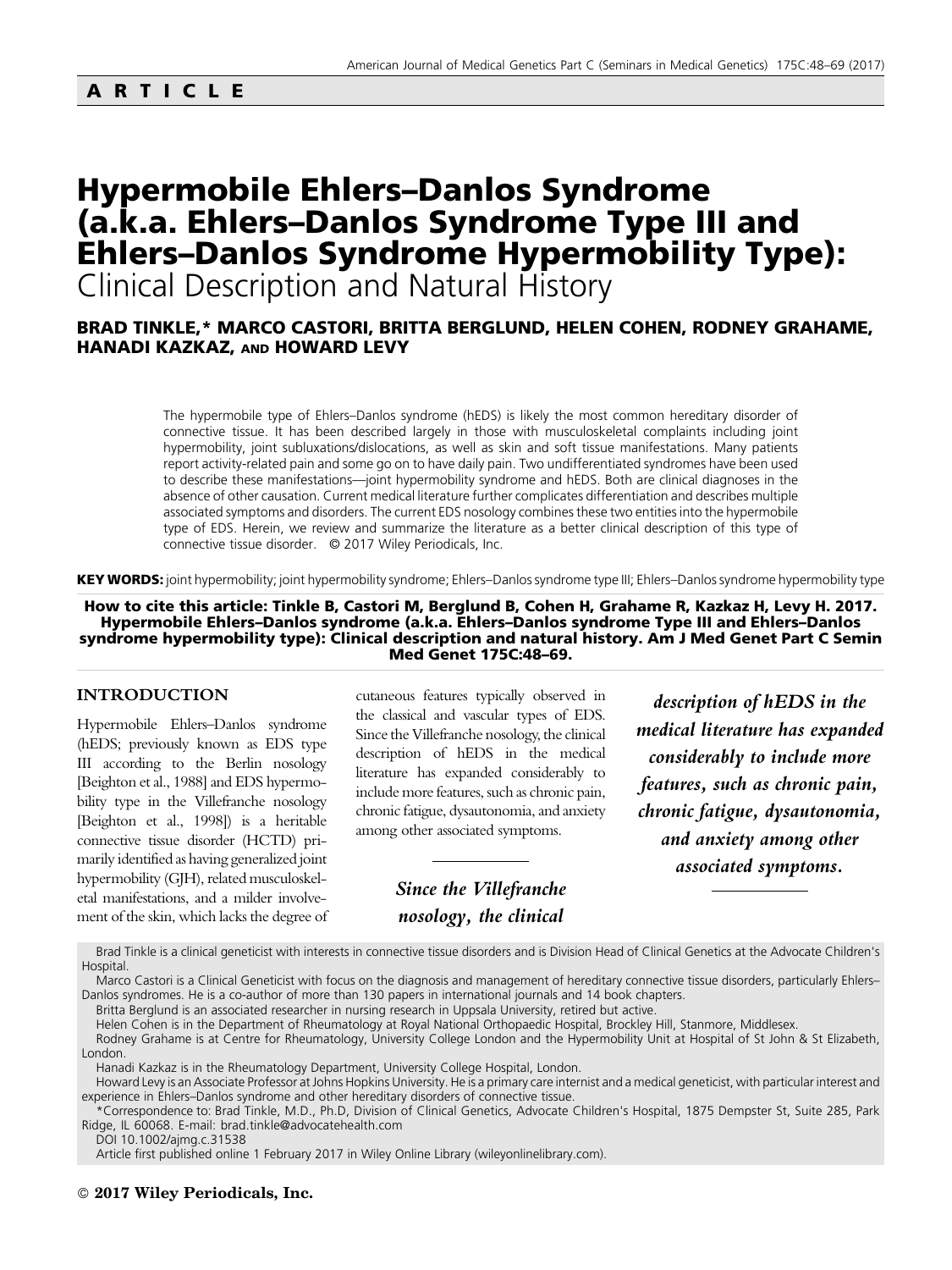In a similar timeframe, joint hypermobility syndrome (JHS; also called hypermobility syndrome or benign joint hypermobility syndrome) has been further delineated since its original description [Kirk et al., 1967; Grahame et al., 2000]. The clinical spectrum of JHS is often clinically indistinguishable from hEDS according to an international panel of experts [Tinkle et al., 2009]. Subsequently, Castori et al. [2014] demonstrated the evolving natural history by studying multi-generational pedigrees and applying the then current diagnostic criteria for each (hEDS and JHS) concluding that both disorders may co-exist in the same pedigrees and could not be distinguished in the familial cases. It is, therefore, the consensus of the authors on behalf of the International Consortium on the Ehlers– Danlos Syndromes, based on the present state of our knowledge, that the two conditions are part of the same clinical spectrum ranging from apparently symptomatic GJH to the most disabled individuals fitting the new diagnostic criteria for hEDS.

Grouping all phenotypes comprised in this spectrum under the same heading may be misleading on both nosologic and therapeutic perspectives. Although it is reasonable that the congenitally "double-jointed" gymnast and the chronically disabled hEDS patient may share a strong genetic and pathophysiological background, to date, we have not any proof unequivocally demonstrating that they carry the same genetic trait, unless, perhaps, they are linked by a close blood relationship. But also in this case, as the molecular bases of these phenotypes remain unknown, we cannot exclude that these two individuals share a part only of the causative genetic milieu (i.e., oligogenic/polygenic disorder) in the absence of shared additional clinically or structurally relevant signs.

The new criteria of hEDS are stricter than the old Villefranche nosology [Beighton et al., 1988] and the Brighton criteria [Grahame et al., 2000]. This is intended to define a more homogeneous phenotype shared among patients who require long-term medical

attention for hEDS and to facilitate scientific identification of the underlying genetic cause(s) of the condition. Accordingly, some patients meeting the old Villefranche and Brighton criteria will not meet the new hEDS criteria. For all these individuals not showing a sufficiently convincing hEDS phenotype, some alternative labels within the above-mentioned spectrum are presented elsewhere in this issue (see "A Framework for the Classification of Joint Hypermobility and Related Conditions" by Castori et al., this issue).

Given the extreme variability within this spectrum and the ageinfluenced progression of the phenotype, some of these patients will probably remain under a relaxed program of follow-up in order to promptly detect the possible evolution into a fullblown hEDS phenotype.

# METHODS

The Committee on hEDS of the International Consortium on the Ehlers– Danlos Syndromes met by telepresence or through electronic correspondence throughout 2015 and 2016 to discuss the nosology and clinical description of hEDS. The following reflects extensive literature review and the professional experience of the committee members as well as insights from various contributing members of the international effort on EDS through the Consortium.

# CLINICAL DESCRIPTION

The below sections of this paper describing the phenotype and natural history of hEDS are extracted by the literature available on EDS hypermobility type, EDS type III and JHS (old nomenclature). To date, we are not sure that all available data will stand true for the newly defined hEDS. However, they are considered a good proxy for the delineation of the hEDS phenotype. In the following sections, the acronym hEDS is used as a substitute for EDS hypermobility type, EDS type III, and JHS, unless the distinction between these phenotypes is necessary for reasons of clarity.

#### Prevalence

Accurate prevalence estimation studies are still lacking for hEDS. Steinmann et al. [2002] reported a minimum prevalence of 1/5,000 for all types of EDS collectively. As hEDS likely represents 80–90% of cases of EDS, the prevalence is presumed not lower than 1/5,000. A much higher prevalence of 7.5/1,000 to 20/1,000 (0.75–2%) for "symptomatic" GJH has been proposed, considering that about 10% of individuals with GJH may develop related symptoms in their lifetime [Hakim and Sahota, 2006]. Others confirmed such an estimation [Hamonet et al., 2015]. A much higher prevalence for the association of JH and widespread pain is reported by Mulvey et al. [2013] and Morris et al. [2016]. Based on data obtained from a large epidemiological study undertaken on a population of 12,853, 3.4% had joint hypermobility and widespread pain which was been used as a proxy for hEDS [Mulvey et al., 2013]. Accordingly, hEDS is likely the most common systemic inherited connective tissue disorder in humans which translates in approximately 2 million in the United Kingdom, 10 million in the United States, 17 million in Europe, and 255 million affected worldwide. However, the diagnostic criteria proposed herein are more selective than the Villefranche nosology for EDS hypermobility type and the Brighton criteria for JHS, so the prevalence of hEDS under these criteria may be somewhat lower than some of these estimates.

# Genetics

hEDS, for the most part, is inherited as an autosomal dominant disorder of connective tissue but other patterns of inheritance can be seen in some families; however, this may be confounded by non-penetrance, sex-influence as well as genetic heterogeneity. Unfortunately, unlike the other types of EDS, hEDS has no known genetic etiology responsible for any significant portion of this population. JH itself is multifactorial with age, gender, weight, training, and other aspects that influence this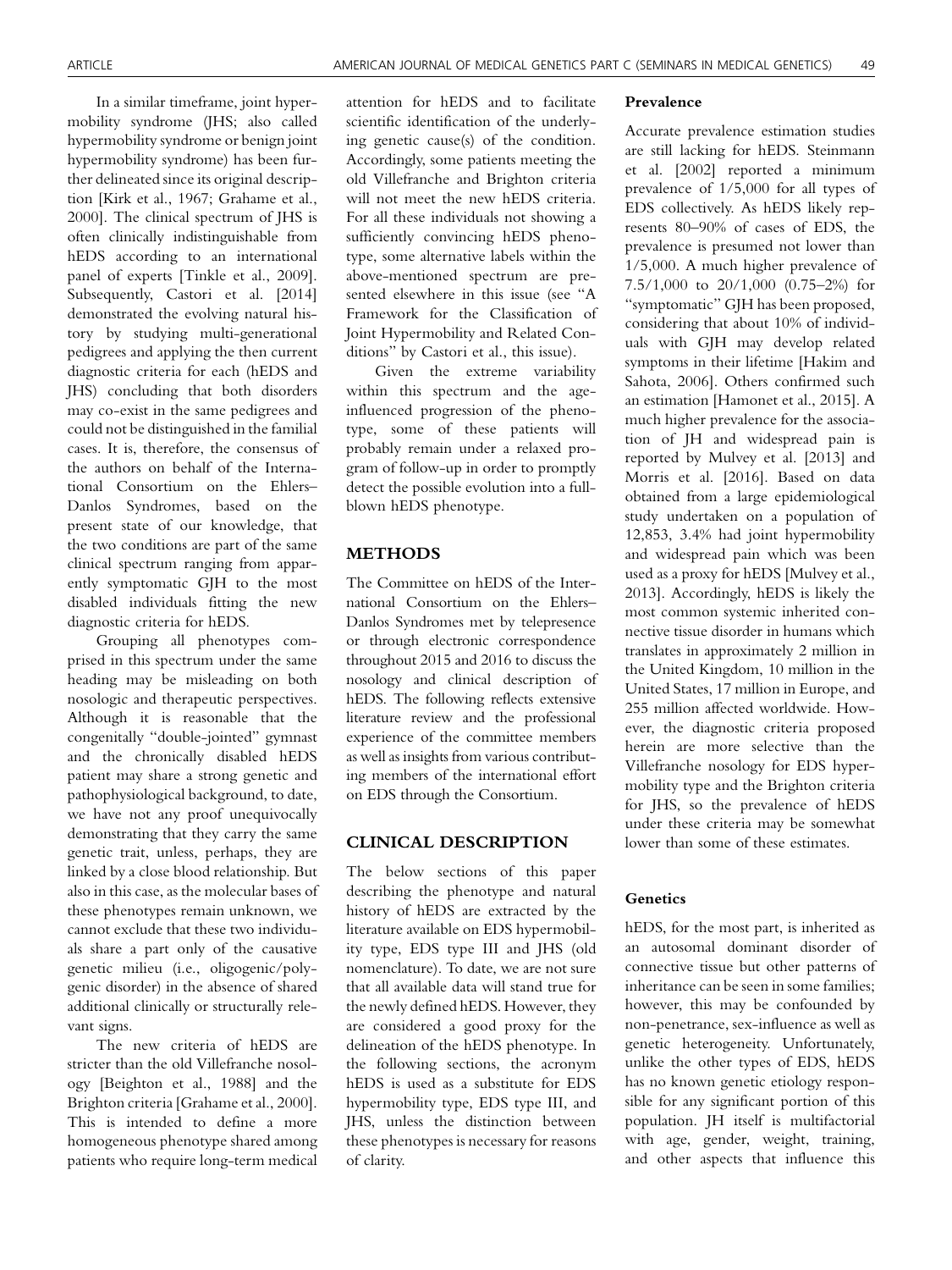phenotype. Twin studies have determined that the concordance of JH among dizygotic twins was 36% in 472 female twin pairs, whereas monozygotic twins had a concordance rate of 60% in 483 female twin pairs suggesting a strong genetic trait with multifactorial influences [Hakim et al., 2004].

Unfortunately, unlike the other types of EDS, hEDS has no known genetic etiology responsible for any significant portion of this population. JH itself is multifactorial with age, gender, weight, training, and other aspects that influence this phenotype.

Various studies have suggested that hEDS is a phenotypically and presumably genetically heterogeneous disorder [De Wandele et al., 2013; Pacey et al., 2015a]. A minority of cases have been reported to be due to a haploinsufficiency of tenascin X (TNXB) [Zweers et al., 2003]. However, the haploinsufficiency was not penetrant in males and only partially in females (9 out of 14). TNXB lies near CYP21A2, the gene associated with congenital adrenal hyperplasia (CAH). The region contains several pseudogenes including those for TNXB and CYP21A2. Intragenic recombination and resultant microdeletion is a common cause of CAH. Merke et al. [2013] reported in several CAH individuals, an hEDS-like phenotype due to chromosomal microdeletion and coined the syndrome CAH-X. More recently, a novel missense variant of TNXB was shown in 10 individuals of seven families and was associated with the hEDS phenotype [Morissette et al., 2015]. Tenascin-X is an extracellular matrix protein and potentially can affect connective tissue in its various forms. However, the exact physiologic process remains unknown and heterozygous tenascin-X

deficiency accounts for only a small percentage of hEDS.

A few case reports have pointed to other genetic factors in hEDS. A collagen type III (COL3A1) variant was found in one family without the arterial or intestinal fragility typical of vascular EDS [Narcisi et al., 1994], but no subsequent reports of COL3A1 mutation have been published in hEDS. More recently, a variant of the LZTS1 gene was found in four families with a hEDS phenotype among 231 individuals evaluated, but the causal nature of these variants remains unexplored [Syx et al., 2015]. It is believed by many that the hEDS phenotype represents substantial genetic heterogeneity. With the wider use of whole exome or whole genome sequencing with strict phenotyping, it is expected that additional hEDS-related genes will be identified. Eventual identification of validated genetic etiologies will allow objective clinical testing and better delineation of the full phenotype.

# The Evolving Natural History

The Villefranche criteria for EDS hypermobility type and Brighton criteria for JHS were originally conceived for the diagnosis of two conditions perceived as distinct. However, they were subsequently recognized as separate tools for describing a single disorder [Tinkle et al., 2009; Castori and Colombi, 2015]. Such a dichotomy likely reflects the protean progression of the same entity. Anecdotally, many families were identified that had diagnoses of EDS hypermobility type and JHS in various family members usually segregated on age. The clinical identity between EDS hypermobility type and JHS was provisionally demonstrated in a single multiplex family with affected individuals fitting alternatively the Villefranche and Brighton criteria [Hermanns-Lê et al., 2012].

Definitive support to such a clinical overlap in families with EDS hypermobility type and JHS came from a study in 23 Italian pedigrees [Castori et al., 2014]. In these families, the formal diagnosis was influenced by age, with children usually meeting the Villefranche criteria only and the elderly mostly ascertained by the Brighton criteria alone, while both diagnoses often coexisted in young adults and middle-aged affected members. This implied that the mean Beighton score, frequency (and distribution) of musculoskeletal pain, manifestations of skin involvement, and appearance of other complications were strongly influenced by age. Such a phenomenon seems not limited to the items included in the Villefranche and Brighton criteria, but also extends to other disease manifestations not originally considered, such as the gastrointestinal involvement [Castori et al., 2015a].

In an Italian study on disease progression with 21 hEDS patients, the existence of three "discrete" disease phases was proposed: a "hypermobility" phase, a "pain" phase, and a "stiffness" phase [Castori et al., 2010a]. Subsequent observations and speculations on the same ethnic group reinforced the concept and smoothed the rigid approach on three separate phases [Castori et al., 2011a, 2013, 2015b]. The three-step model can remain a prototypical description of the potential disease course, but not every patient experiences all three phases and the rate of transition between phases can be highly variable. The decrease of the Beighton score in the symptomatic individual may be considered a proxy for disease evolution in hEDS [Castori et al., 2011a, 2015b]. In cross-sectional studies on patients with different ages at diagnosis, a tendency of the Beighton score to turn "negative" (i.e., <5) around the fourth decade of life has been identified [Castori et al., 2011a].

The "hypermobility" phase dominates the first several years of life with contortionism and propensity for sprains and dislocations. Pain is often limited to lower limbs (i.e., persistent "growing pains") but pain with fine motor or repetitive tasks such as handwriting is also commonly encountered [Gedalia et al., 1996; Murray and Woo, 2001]. Easy fatigability may be a feature, together with voiding dysfunction [Beiraghdar et al., 2013; Kajbafzadeh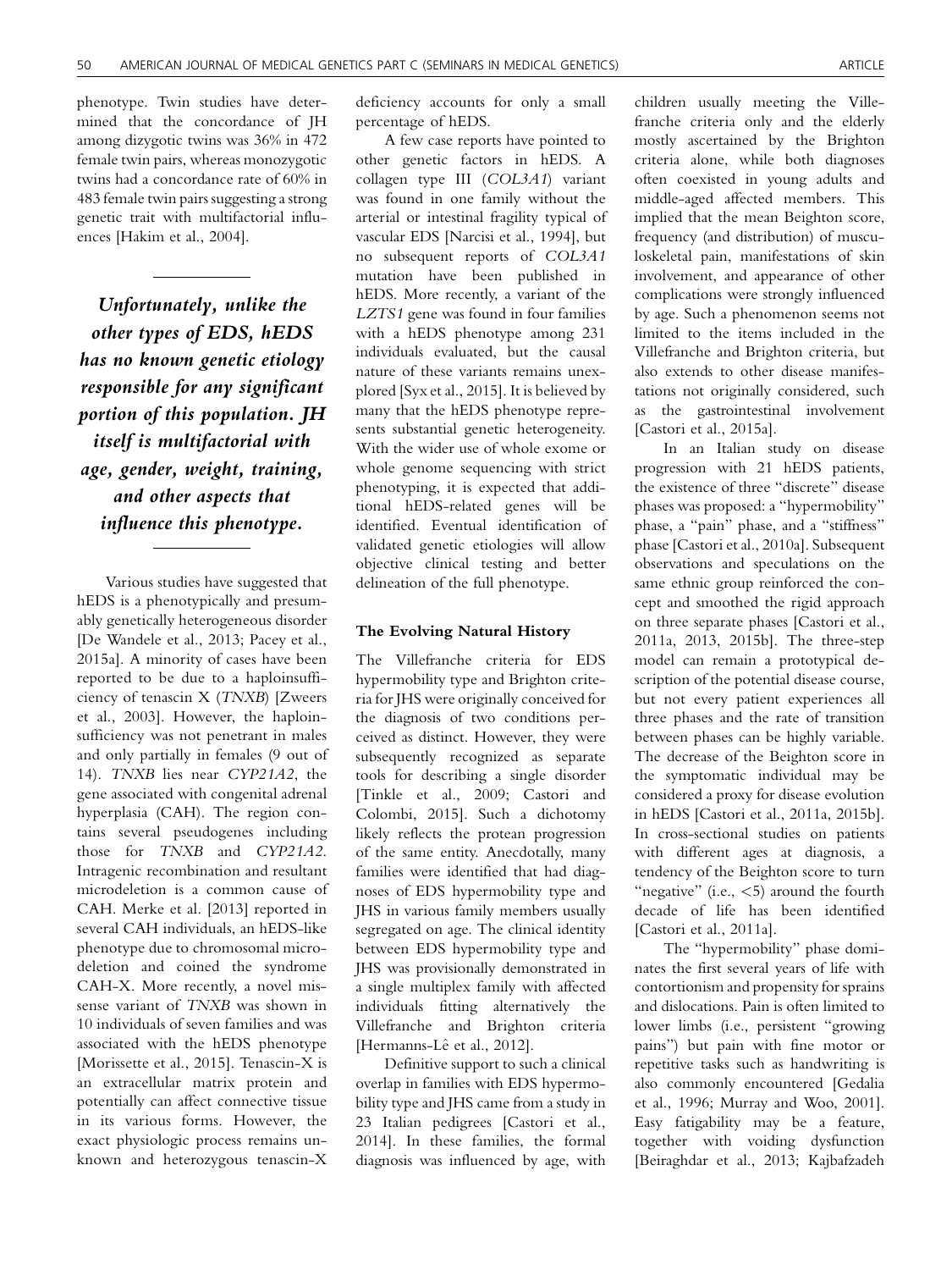et al., 2014]. Some hypermobile children experience developmental dyspraxia (or developmental coordination disorder), manifesting with mild hypotonia and non-specific developmental delay in gross and fine motor skills attainment [Adib et al., 2005; Kirby et al., 2005; Easton et al., 2014].

The "pain" phase is characterized by generalization and progressive chronicity of musculoskeletal pain, which is often diagnosed as fibromyalgia [Ting et al., 2012], summation of other forms of chronic pain, such as pelvic pain (in women) and headache, as well as exacerbation of fatigue. This phase typically starts in the second to the fourth decade of life and often associates with a variegated constellation of additional complaints, such as paresthesias, mixed and treatment-resistant functional gastrointestinal disorders, orthostatic intolerance, and pelvic dysfunction.

A generalized reduction of joint mobility dominates the "stiffness" phase, in which patients usually experience significant reduction in their functionality due to the combination of disabling symptoms (e.g., pain and fatigue) as well as motor limitations due to the coexistence of reduced muscle mass and weakness, defective proprioception, prior injuries, and arthritis. In this phase, observed in a few adults and elderly only, the symptomatology that appeared in the "pain" phase escalates and GJH is usually not appreciated.

hEDS is considered to be an autosomal dominant trait with variable expressivity. Yet, many studies point out a strong excess of affected females, at least in adults [Castori et al., 2010a]. The ratio ranges from 8–9:1 to  $\sim$ 2:1, depending upon how patients are selected. The lowest ratio was registered in familial cases only with the inclusion of affected relatives [Castori et al., 2014]. In early childhood, the male to female ratio of affected is similar. However, in the general population, as children enter puberty, joint mobility tends to increase in females and decrease in males [Fig. 1; Quatman et al., 2008]. The reason for the sex bias remains incompletely understood with speculation of a greater influence of female sex hormones [Wolf, 2009; Shultz et al., 2012; Boyan et al., 2013]. hEDS is best defined as an autosomal disorder "influenced by sex," with a predominance of symptoms in females. It should also be recognized that most chronic pain syndromes also have a female predominance, and this may be another contributing factor [Wijnhoven et al., 2006].

The phenotype of hEDS is one that evolves over time and has a gender bias that also changes over time. Previous attempts at diagnostic criteria (Villefranche and Brighton) have often not fully accounted for the natural transition from EDS hypermobility type to JHS with age within the above described disease evolution [Castori et al., 2013]. Such a nosological conundrum is solved by the use of unified diagnostic criteria.

# Symptomatic Joint Hypermobility

Clinical problems associated with JH may present at any time of life. Syndromic or excessive JH can be difficult to diagnose in children, who are normally more flexible than adults [Tofts et al., 2009; Castori, 2012]. GJH is often diagnosed using the Beighton score (see also "Measurement properties of existing clinical assessment methods for local and generalized joint hypermobility—a systematic review," Juul-Kristensen et al., this issue), although this has major limitations in selected populations, such as the very young and the elderly [Dolan et al., 2003; Castori, 2012]. It can be asymptomatic, and is more common among dancers and elite athletes where it may confer a constitutional advantage [Day et al., 2011; Beighton et al., 2012]; however, it may predispose to higher injury rates [Briggs et al., 2009; Konopinski et al., 2015].

When symptomatic, it often manifests in childhood or adolescence, along with associated features, but is often poorly recognized [Engelbert et al., 2003]. Adults may recall being flexible as a child, and being able to perform "party tricks" with their joints. The two more common patterns of presentation are with: (1) a limited number of painful and/or unstable joints or (2) chronic widespread musculoskeletal pain (which may have been diagnosed as fibromyalgia). In the former group, the more common problematic or unstable joints often presenting with recurrent subluxations/dislocations or pain are the shoulder, knee, and ankle [Tobias et al., 2013]. Iliotibial band syndrome (sometimes called "snapping hip"



Figure 1. Gender and pubertal maturation status as compared to Beighton score (BHJMI) in a general population of male ( $N = 143$ ) and females ( $N = 275$ ). Beighton scores representing joint laxity increased during puberty in females and decreased in males. Published with permission [Quatman et al., 2008].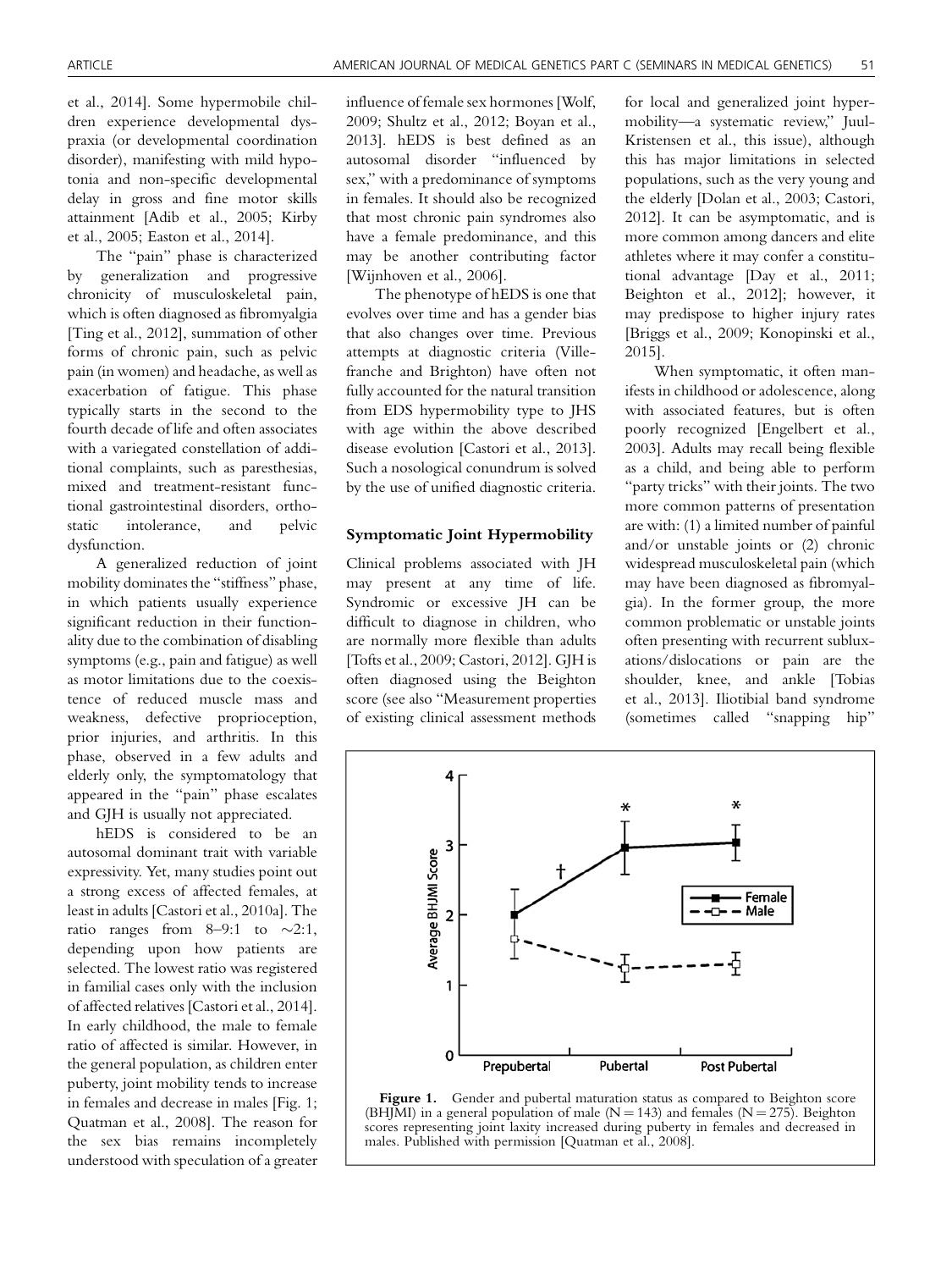syndrome) is also common, and is frequently perceived by the patient as hip instability, even though the sense of motion occurs over the greater trochanters and not in the groin. In the group with chronic widespread musculoskeletal pain, the pain distribution and descriptions often overlap with fibromyalgia to such an extent that it can be virtually impossible to distinguish [Ofluoglu et al., 2006; Ting et al., 2012]. It is important to recognize that there are many causes for both localized and widespread joint or musculoskeletal pain, and that the presence of pain alone without associated JH is insufficient to establish a diagnosis of EDS. Over time, many patients lose their former joint laxity, while others remain hypermobile [Castori, 2012]. This reduction in JH over time further complicates the diagnostic evaluation of chronic pain patients over approximately age 40.

In common with other chronic pain syndromes, there may also be overlapping diagnoses such as chronic fatigue, irritable bowel syndrome, temporomandibular joint dysfunction, sleep disturbance, as well as depression and anxiety. The specific associated impairments and their severity can vary markedly, and are not necessarily associated with the degree of joint laxity. Higher rates of anxiety and depression have been noted in GJH, hEDS, and JHS since 1994 [Lumley et al., 1994; Mallorqui-Bagué et al., 2015]. Distress, kinesiophobia, and individuals' coping strategies and behavioral responses are more likely to predict impairment and quality of life (QoL) than the intensity of pain [Celletti et al., 2013]. Physical deconditioning can exacerbate joint laxity, contributing to an ongoing cycle of deconditioning, weakness, joint instability, and worsening pain [Castori, 2012].

In common with other chronic pain syndromes, there may also be overlapping diagnoses such as chronic fatigue, irritable bowel syndrome,

temporomandibular joint dysfunction, sleep disturbance, as well as depression and anxiety. The specific associated impairment and their severity can vary markedly, and are not necessarily associated with the degree of joint laxity.

# Pain

The specific underlying cause(s) and mechanism(s) of pain in EDS, and in particular hEDS, are not well understood, but both acute and chronic pain are common manifestations and often contribute to disability [Rombaut et al., 2010, 2011a,b, 2012; Voermans et al., 2010a,b; Castori et al., 2012a; Murray et al., 2013]. Nociceptive pain directly related to affected muscles, joints, and connective tissue is frequent. Neuropathic pain, characterized by allodynia and/or typical quality descriptors, such as electrical, burning, numb, or tingling, is also common. Anatomic imaging (e.g., for impingement of the central spine or foraminal nerve roots) and functional electrodiagnostic studies (e.g., nerve conduction studies or electromyography) are often negative even in the face of subjective symptoms highly suggestive of a neuropathic etiology. Skin biopsy may reveal reduction of intradermal nerve fiber density, suggestive of small fiber neuropathy [Cazzato et al., 2016].

Some potential etiologies of pain include spasm of muscles, tendons, and other connective tissue; direct trauma due to joint instability; and nerve entrapment [Granata et al., 2013]. Osteoarthritis, secondary to joint instability, is also a likely factor. Central sensitization, generalized hyperalgesia, chronic regional pain syndrome, and similar systemic or regional pathogenic mechanisms may contribute in later stages [Castori et al., 2013; Rombaut et al., 2015; Scheper et al., 2015, 2016a; Di Stefano et al., 2016]. See

also "Pain Management in the Ehlers– Danlos Syndromes" by Chopra et al., this issue.

# Skin and Fascia

The Ehlers–Danlos syndromes are primarily due to disorders of connective tissue matrix proteins, in particular, but not exclusively collagen (see also "The Ehlers–Danlos Syndromes: The New" by Malfait et al., this issue). It is presumed that the genetic determinants of hEDS are also likely of collagen or collagen-related genes. The dermis comprises 70% dry-weight collagen so that the skin presents itself as a visible, palpable, and readily accessible organ for the study of collagen-related genetic aberrations. The skin in hEDS is different from normal skin and these differences constitute an important aid to diagnosis. In hEDS, the skin texture is characteristically soft, silky, or velvety to the touch. It may be semi-transparent so that veins and tendons are more easily visible than normal, but this is subtle in comparison with the skin transparency of vascular EDS.

The skin in hEDS is also hyperextensible. The technique used is important in obtaining reliable results. The stretchiness is subtle in hEDS and can easily be overlooked if the clinician is anticipating the degree of stretch seen in classical EDS. The "rubber glove skin test" may distinguish between hEDS skin and normal, by raising a skin fold on the dorsum of the hand in patients with hEDS, the skin is seen to stretch over a much wider area than is normal, extending to the wrist and beyond. However, the clinical evaluation of skin laxity follows that outlined in the new diagnostic criteria for hEDS (see also "The 2017 International Classification of the Ehlers–Danlos Syndromes" by Malfait et al., this issue).

The hEDS skin is more fragile than normal, but much less so than in the other types of EDS. Easy bruising is common but poorly defined. Wound healing may be impaired with the production of mildly atrophic scars, which may be wider than the original wound and/or sunken below the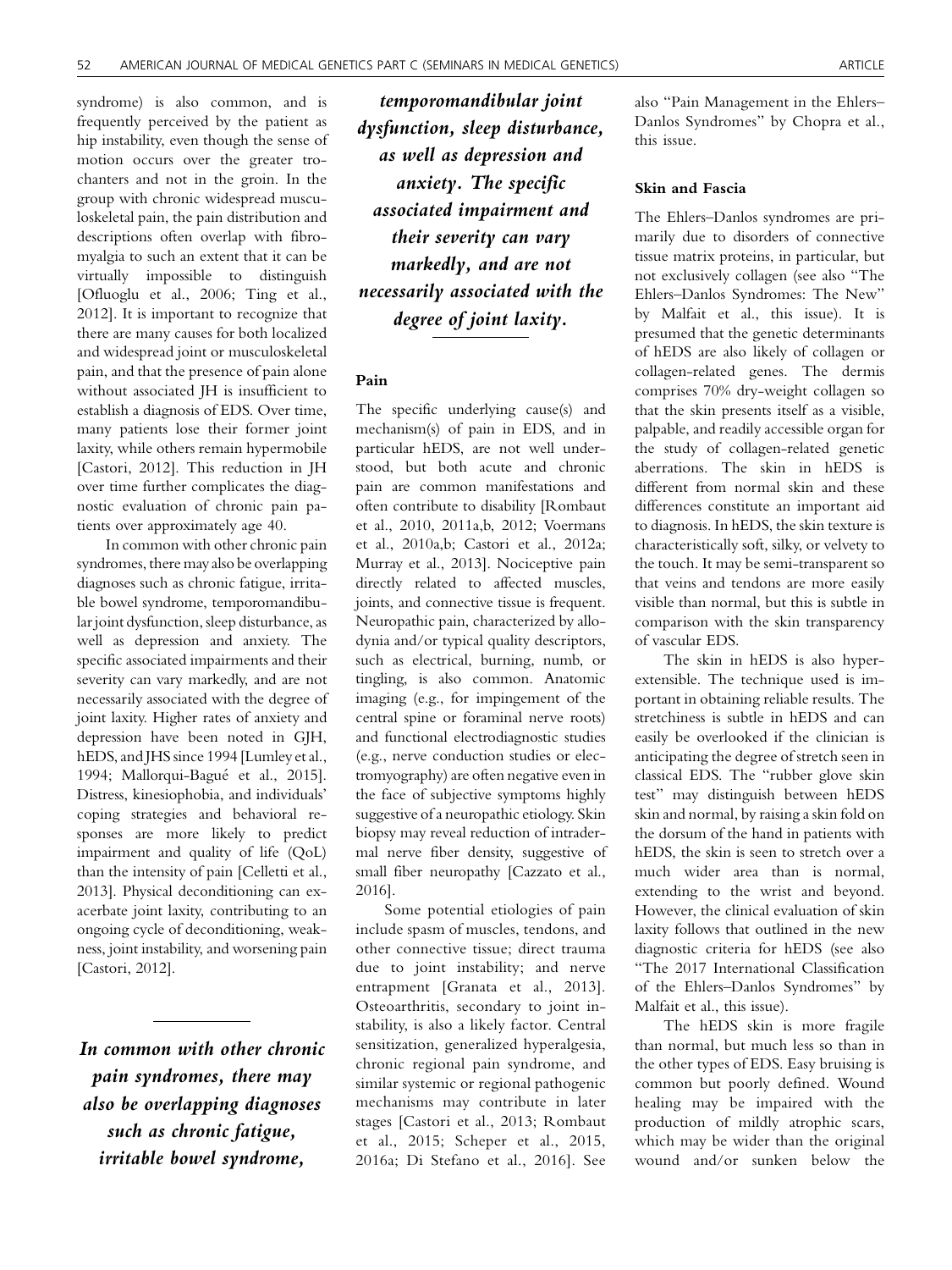surface of the surrounding skin. Again, the degree of atrophic scarring in hEDS is less severe than in and usually distinguishable from the other types of EDS (Fig. 2). However, its occurrence may be exacerbated by the use of local or systemic steroids [Jacks and Zirwas, 2016].

Striae atrophicae often appear during the adolescent growth spurt usually between the ages of 11–13 years and not necessarily associated with rapid weight gain; however, this can also be seen in adolescents without an underlying connective tissue disorder as well [Feldman and Smith, 2007]. By contrast, striae



Figure 2. Comparison between abnormal scarring and satellite cutaneous signs in hEDS and classical EDS due to mutations in COL5A1/COL5A2/COL1A1. hEDS (A–C). A: Post-traumatic mildly atrophic scarring of the knee in a boy. B: Dermal hypotrophy is more evident by stretching between the observer's fingers. C: Postsurgical enlarged scar in a young woman. Classical EDS (D–G). D: Typical papyraceous and hemosiderotic scar of the knee in a man. E: A milder scar in a young woman; in comparison with A and B, the atrophic nature of the scar is appreciable without passive skin stretching and the surrounding skin is redundant with a cutis laxa-like appearance. F: The typical, though rare, subcutaneous spheroid. G: An enlarged molluscoid pseudotumor of the elbow in a man.

gravidarum may be minimal or nonexistent in some as skin of the mature hEDS female is inherently stretchy so that the elastic limit is never reached despite the enlarging maternal abdomen.

Other important collagen-bearing tissues may also fail in hEDS due to their inherent fragility. Cerebrospinal fluid (CSF) leaks, spontaneous or induced, are a possible cause of orthostatic headaches. One case-control study of patients with spontaneous CSF leak reported a greater than expected frequency (16/50) of patients with classical EDS, hEDS, or an unclassified hereditary disorder of connective tissue [Reinstein et al., 2013], while a similar study found no increase in features of hereditary connective tissue disorders between patients with spontaneous intracranial hypotension and controls [Liu et al., 2011].

Both of the musculotendinous support of the diaphragm and the pelvic floor can fail mechanically leading to hiatal hernia [Nelson et al., 2015] or pelvic floor weakness further leading to uterine/rectal prolapse, rectocele, cystocele, and/or enterocele [Veit-Rubin et al., 2016]. Fascial weakness can lead to hernias in the inguinal, femoral, or umbilical areas or at sites of previous surgical incisions as after abdominal surgery [Nazem et al., 2013].

# Fatigue

Fatigue is common among adolescents in general, affecting approximately onethird of the general population and can interfere with activities of daily living including school performance and attendance [Kizilbash et al., 2014; Sleep Working Group et al., 2014]. However, chronic fatigue defined as fatigue lasting longer than 6 months, occurs in  $\sim$ 1% of adolescents in the general population [Werker et al., 2013]. The entity chronic fatigue syndrome (CFS) occurs more commonly in women and particularly in those over 45 years of age but is often underdiagnosed [Yancey and Thomas, 2012; Wright Clayton, 2015]. It can be associated with impaired memory, cognitive deficits, muscle pain, joint pain,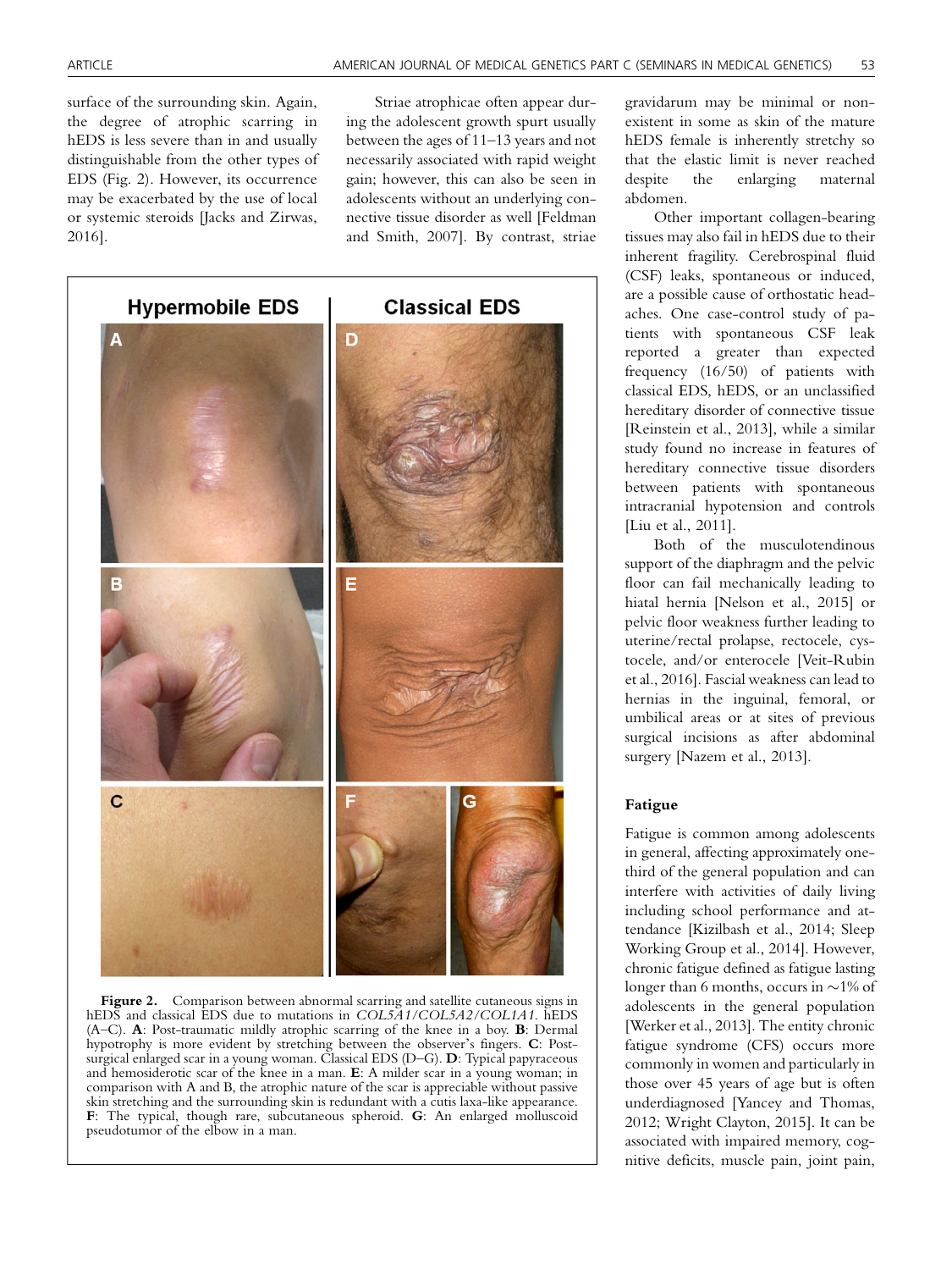headaches, non-restorative sleep, postexertional malaise, as well as psychological issues [Fossey et al., 2004; Nijs et al., 2006; Meeus et al., 2007]. The etiology of the chronic fatigue (syndrome) is multifactorial and includes infectious agents, immune dysregulation, allergies, endocrinopathy, nutritional deficiency, and abnormally low blood pressure often associated with postural orthostatic tachycardia syndrome (POTS) or neurally mediated hypotension (NMH) [Kanjwal et al., 2010; Werker et al., 2013; Kizilbash et al., 2014].

Fatigue is one of the most common complaints among those with hEDS [Gazit et al., 2003; Maeland et al., 2011; De Wandele et al., 2013; Murray et al., 2013]. Chronic fatigue in hEDS includes bodily and mental fatigue which only minimally improves with rest and often fits well into the diagnostic criteria of CFS [Castori et al., 2011b]. In a small series of 12 EDS patients (six classical EDS; six hEDS), Rowe et al. [1999] characterized that all had chronic fatigue, postexertional malaise, and unrefreshing sleep, whereas 92% had impaired cognition/memory; 83% with polyarthralgia and headache; and 58% with muscle pain. Sore throat and lymphadenopathy occurred in the minority at 25%. In a subsequent study of 58 consecutive children with CFS, Barron et al. [2002] described GJH was significantly more common in the CFS population than in healthy controls. In 273 EDS patients, pain and fatigue comprised 31% of the functional impairment with fatigue having a slightly greater impact overall [Voermans et al., 2010a].

The fatigue in hEDS, as in the general population, is under recognized [Rombaut et al., 2015] and may increase in prevalence with age [Castori et al., 2011a]. Like in the general population, fatigue in hEDS is multifactorial with contributing factors including pain, sleep disturbance, dysautonomia, medications, and/or allergies. It has been associated with greater pain, functional impairment, and psychological distress as well as decreased QoL [Voermans et al., 2010b; Ali Zekry et al., 2013;

Scheper et al., 2013; Pacey et al., 2015a, b; Hershenfeld et al., 2016].

Fatigue may also be a factor in musculoskeletal pain and injury. Exercise to the point of physical fatigue has been shown to alter kinematics, postural stability, and coordination, which may increase the risk of direct injury and also the risk of falls causing secondary injury [Sparto et al., 1997; Dickin and Doan, 2008]. A study of 30 EDS patients, five of whom had hEDS, showed correlation between fatigue and objectively measured muscle weakness [Voermans et al., 2011]. Exercise-induced fatigue increases knee laxity [Skinner et al., 1986], which may also increase the risk of knee injury. Fatigue is also associated with reduced ground reactive force during gait, suggestive of decreased proprioception [Celletti et al., 2012], which could also increase the risk for falls and injury. Severity of fatigue also correlated with kinesiophobia in hEDS and, therefore, became an activity-limiting factor [Celletti et al., 2013].

In conclusion, fatigue and especially chronic, debilitating fatigue is common in hEDS. Fatigue decreases muscle control and coordination, can inhibit physical activity, and may increase risk for injury. The fatigue is mental as well as physical, leading to impaired cognition and memory recall. It is also associated with multiple comorbidities linked to pain, sleep disturbance, anxiety and depression, as well as decreasing function and QoL. See also "Guidelines on the Assessment and Management of Chronic Fatigue in Ehlers–Danlos Syndrome" by Alan Hakim et al., this issue.

#### Cardiovascular

Mild dilation of the aortic root may develop in up to one-third of children or young adults [Wenstrup et al., 2002; McDonnell et al., 2006; Atzinger et al., 2011], but is unlikely to progress and typically does not require any specific treatment [Atzinger et al., 2011]. Baseline echocardiography is not recommended based on these findings alone but depend on other symptoms and differential diagnoses upon presentation.

POTS, NMH, and orthostatic intolerance are common manifestations in hEDS [Rowe et al., 1999; Gazit et al., 2003; Mathias et al., 2011]. Head-up tilt test may or may not establish a specific etiology, but often does not affect therapeutic decision-making and, therefore, may not be necessary. See also "Guidelines on the Assessment and Management of Cardiovascular Dysregulation in Ehlers–Danlos Syndrome" by Hakim et al., this issue.

Mitral valve prolapse (MVP) was previously considered a common feature of EDS and many other HCTDs, but that was prior to the establishment of more rigorous criteria for the diagnosis of MVP. Since then, some studies show no increase in the frequency of clinically significant MVP [Dolan et al., 1997, McDonnell et al., 2006, Atzinger et al., 2011] and others show an MVP frequency of 28–67% among hEDS patients [Camerota et al., 2014; Kozanoglu et al., 2016]. Increased prevalence of mitral and tricuspid insufficiency has also been reported [Camerota et al., 2014]. Since the mitral valve relies upon collagen for its tensile strength, and myxomatous MVP is characterized by disruption of the collagen layer with expansion of glycosaminoglycans within the middle layer of the valve [Delling and Vasan, 2014], it is reasonable to still consider MVP as a potential clue for hEDS, but the true clinical significance is not yet known.

#### Gastrointestinal Disorders

Systematic attention on gastrointestinal involvement in hEDS started in 2004 with the study by Hakim and Grahame [2004], who found a wide range of functional complaints in adults. The relevance of gastrointestinal manifestations in hEDS is increasing in both scientific and clinical perspectives. In fact, while the link between a congenital laxity of the soft connective tissue and gut diseases is still unclear as is the role of comorbidities and concurrent medications, its better understanding will certainly help better delineate patients' complaints, which remain without specific management protocols. In a recent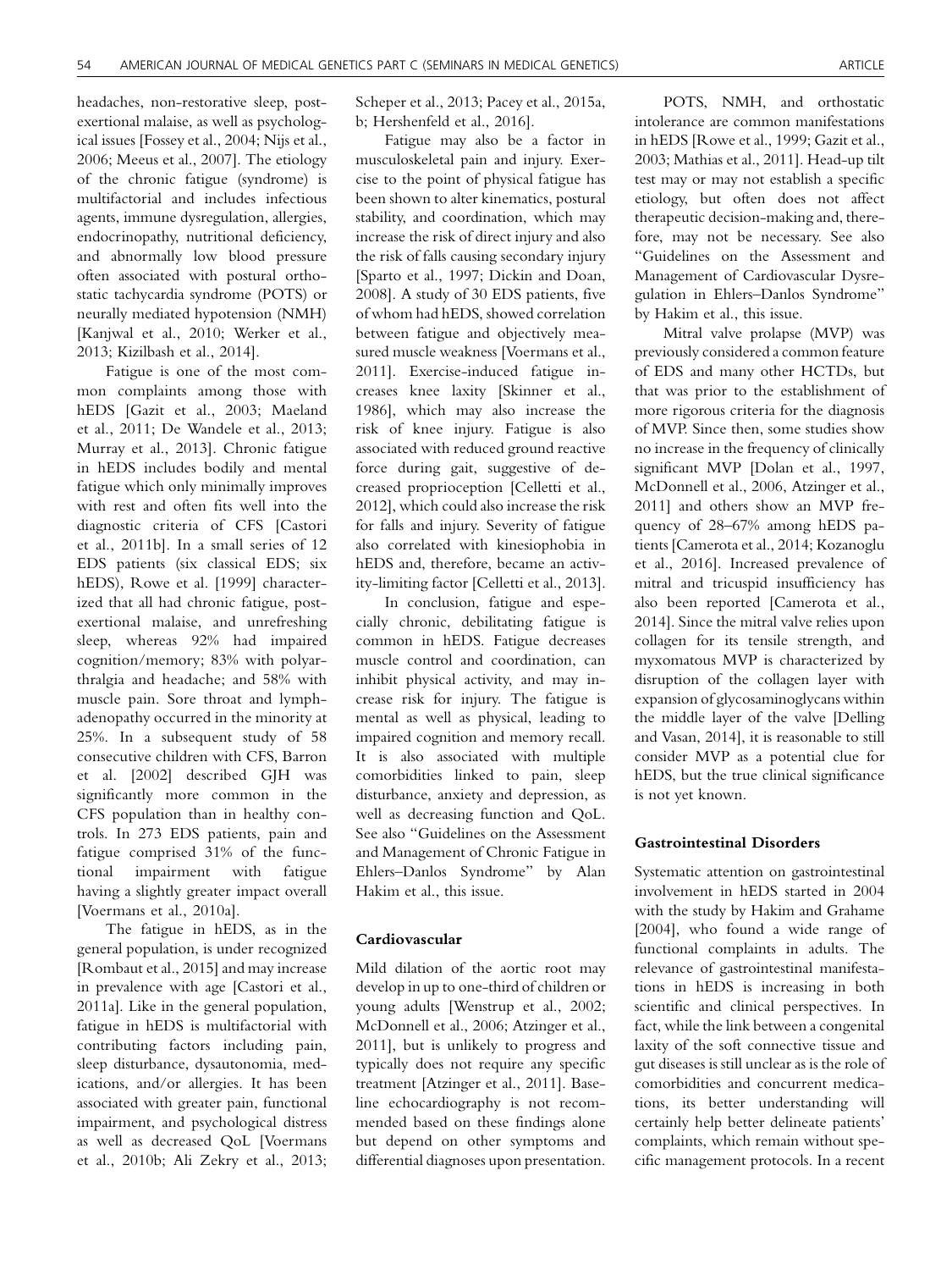review on this topic, a total of 42 works were identified exploring the relationship between hEDS or GJH with gastrointestinal disorders [Castori et al., 2015a]. Among them, 12 were specifically addressed for better defining the spectrum of gastrointestinal symptoms in syndromic patients [Manning et al., 2003; Hakim and Grahame, 2004; Castori et al., 2010b, 2011a; Zarate et al., 2010; Danese et al., 2011; Mastoroudes et al., 2013a; De Wandele et al., 2013, 2014a; Kovacic et al., 2014; Fikree et al., 2015; Pacey et al., 2015b], and various clinical reports on single complications and/or surgical treatment in EDS [Douglas and Douglas, 1973; Defuentes et al., 2004; Sardeli et al., 2005; Chen and Jao, 2007; Reinstein et al., 2012; Dordoni et al., 2013; Fogel, 2013; Plackett et al., 2014].

Systematic attention on gastrointestinal involvement in hEDS started in 2004 with the study by Hakim and Grahame [2004], who found a wide range of functional complaints in adults. The relevance of gastrointestinal manifestations in hEDS is increasing in both scientific and clinical perspectives.

report highlighting a high prevalence of speech, voice, and swallowing disorders in a heterogeneous group of EDS patients [Hunter et al., 1998]. Zarate et al. [2010] provisionally identified dysphagia in 14.3% of their JHS patients.

Constipation with or without other features of voiding dysfunction is usually the earliest sign of gastrointestinal involvement, which tends to manifest with multiple, sometimes severely disabling symptoms at any age. Repeated evidence indicates that gastrointestinal involvement aggregate with other chronic symptoms and, then, is more commonly encountered in the complex patient [De Wandele et al., 2013; Fikree et al., 2015; Pacey et al., 2015b]. Standard investigations are usually carried out without severe complications in hEDS, but they often have negative or inconsistent results. Functional tests, including esophageal manometry, 24-hr pH-metry, gastric emptying study, small bowel manometry, and colorectal transit study, may lead to positive results although these too are sometimes intermittent [Zarate et al., 2010].

More recently, rectal evacuatory disorder has been confirmed by anorectal manometry in 60% of the cases from a mixed population of 30 classical EDS, hEDS, and vascular EDS patients [Nelson et al., 2015]. Treatment of functional GI complaints in hEDS is problematic due to the absence of tailored strategies and an apparent resistance to pharmacologic treatments at standard dosages/regimens. The exclusion of common comorbidities, such as celiac disease, lactose intolerance, and Helicobacter pylori infection, is reasonable at first examination. Preliminary results suggest an increased rate of celiac disease [Danese et al., 2011; Laszkowska et al., 2016] and eosinophilic esophagitis [Abonia et al., 2013] in hEDS, but additional studies are required to determine the significance of these potential associations.

Morphological findings with a presumed higher rate in hEDS compared to the general population may include abdominal hernias, rectal prolapse, ptosis of internal organs, diaphragmatic hernias, and intestinal

intussusceptions. Systematic data are available for abdominal hernias [Harrison et al., 2016] and rectal prolapse [Manning et al., 2003] only, while all other features are described in single reports only and their relationship with hEDS remains to be further scrutinized. Abdominal hernias occur in up to one-fifth of the patients; the chance of occurrence increases with age, and their surgical treatment seems effective under standard procedures [Harrison et al., 2016]. Rectal prolapse is observed in more than one tenth of women [Mastoroudes et al., 2013b]. It can occur in nulliparous women but its rate is highest in those who underwent episiotomy but has been associated with JH and pelvic floor dysfunction [Lammers et al., 2012]. The rate of rectal prolapse in men and children with hEDS remains unknown, as such an association has been reported in single case reports only [Douglas and Douglas, 1973; Chen and Jao, 2007]. See also "Gastrointestinal Involvement in the Ehlers–Danlos Syndromes" by Fikree et al., this issue.

# Dysautonomia

The first evidence for a tight link between hEDS and autonomic dysfunction was published by Rowe et al. [1999], who studied eleven pediatric patients (classical EDS and hEDS) all showing either POTS or NMH. Four years later, Gazit et al. [2003] found orthostatic hypotension, POTS, and uncategorized orthostatic intolerance in 21 out of 27 (78%) JHS adults. More specifically, this study revealed a greater drop in systolic blood pressure during hyperventilation and a greater increase in systolic blood pressure after a cold pressor test in patients compared to controls. The authors suggested the existence of alpha- and betaadrenergic hyper-responsiveness hEDS. The concept was reinforced by Hakim and Grahame [2004], who demonstrated, for the first time, a significant increase of the rate of systemic dysautonomic symptoms in hEDS.

More recently, a study focused on hEDS found an increase of the physiological heart rate variability, a greater

Based on these publications, gastrointestinal involvement in hEDS may have functional and morphological manifestations, although most papers were focused on the former. Collectively, functional features may be observed in 1/3 to 3/4 of the patients with an increasing rate by age. Manifestations variably include gastroesophageal reflux, heartburn, bloating, recurrent abdominal pain, irritable bowel syndrome, constipation, and diarrhea [Maeland et al., 2011]. Dysphagia may be a further common complaint in hEDS, but the literature is scanty except for an early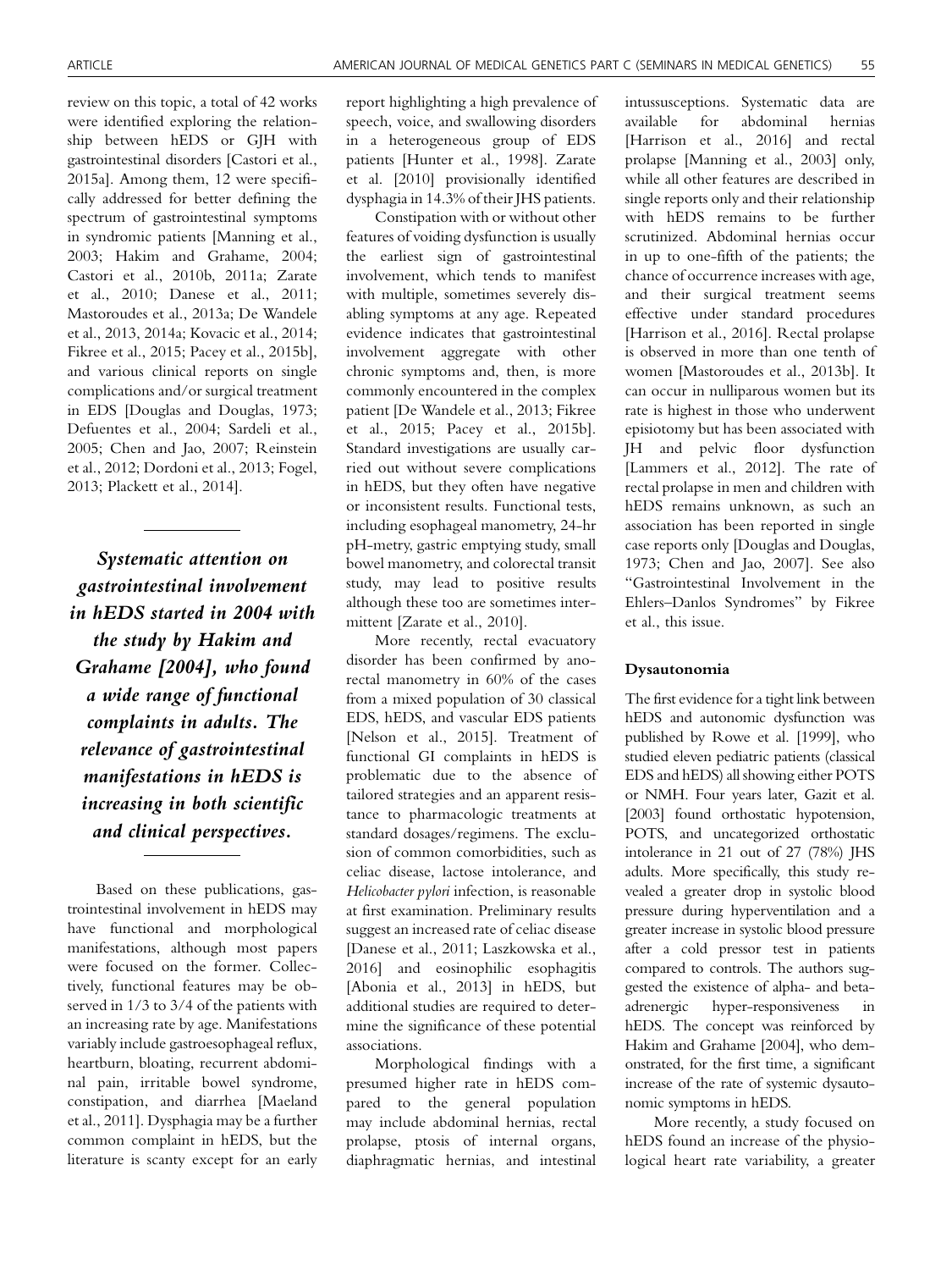blood pressure fall during Valsalva maneuver and a smaller initial systolic blood pressure increase during tilt in a cohort of 39 hEDS women compared to controls [De Wandele et al., 2014b]. This study also highlighted POTS as the most prevalent autonomic profile in hEDS and identified sympathetic neurogenic dysfunction as the most likely explanation for dysautonomia in this condition, although connective tissue laxity and vasoactive medication may also play a role.

Cardiovascular dysautonomia can easily explain orthostatic intolerance, palpitations, tachycardia, and atypical chest pain, as well as a series of neurological secondary manifestations, including fatigue, dizziness, fainting, syncope, memory, and concentration troubles. A primary sudomotor involvement was recently demonstrated in hEDS with a significant reduction of sweat volume production [De Wandele et al., 2014b]; a finding than can explain dry skin and mucosa. A possible wider involvement of the autonomic nervous system could contribute to other relatively common features of hEDS that affect the gastrointestinal and urinary systems, such as gut dysmotility and underactive/overactive bladder. The link between abdominal symptoms and dysautonomia, possibly via an increased visceral sensitization, still needs additional research [Farmer et al., 2014]. Dysautonomia could be also a pathogenic contributor to selected psychological traits of hEDS, as recently proposed [Eccles et al., 2015]. General assessment strategy and treatment of POTS are available in Mathias et al. [2011]. Minor adaptations specifically addressed for hEDS were also published [Castori et al., 2012a]. See also "Guidelines on the Assessment and Management of Cardiovascular Dysregulation in Ehlers–Danlos Syndrome" by Hakim et al., this issue; as well as "Gastrointestinal Involvement in the Ehlers–Danlos Syndromes" by Fikree et al., this issue.

#### Bone Mass

Osteoporosis and osteopenia are considered features of the rare kyphoscoliotic and arthrochalasis types of EDS as well as the classic-like EDS with propensity to arterial rupture [Beighton et al., 1998]. See also "Ehlers–Danlos Syndomes: Rare Types" by Malfait et al., this issue. Reports of reduced bone mass in the more common EDS variants, mainly classical and hypermobile types, remains controversial.

Coelho et al. [1994] described four adults with classical EDS and bone mineral density (BMD) values persistently below 1 standard deviation consistent with osteopenia. In this very limited series, they found that bone mass appears reduced in EDS, predominantly affecting trabecular bone, but the degree of involvement is less marked than other HCTDs. In the same year, Deodhar and Woolf [1994] reported EDS as a diagnosis among seven adults referred for low bone density (one with classical EDS and the others with less defined phenotypes which may have included hEDS). Similarly, reduced bone mass was also demonstrated at the calcaneum by ultrasound and previous fractures were 10 times more common in EDS than general population (86.9% vs. 8.7%) [Dolan et al., 1998]. In this work, the cause of reduced bone mass in EDS was considered multifactorial with a possible contribution of reduced mobility and proprioceptive defect. However, Carbone et al. [2000] did not confirm this finding in 23 hEDS adults. The authors also noted that the femoral neck BMD was significantly reduced as compared to controls but once age, weight and activity-level were corrected for, the difference became not significant. More recently, Mazziotti et al. [2016] found no significant difference in BMD among 52 EDS patients (37 hEDS). However, a urrogate radiographic marker for vertebral fracture was more prevalent in the EDS group as compared to controls. If the fractures are true (patients only report chronic low back pain) then this observation is not likely due to reduced BMD but mechanical stress of the hypermobile spine. Critics of the above-mentioned studies have speculated that those patients with EDS were often less active and this should be taken into account in comparing bone density. Overall, there is no convincing evidence

that hEDS is associated osteoporosis or fragility fractures, especially in children. Such persons should be evaluated for other underlying disorders as outlined in the American Academy of Pediatrics Guideline [Flaherty et al., 2014]. The bone fragility disorder, osteogenesis imperfecta, as well as the EDS/osteogenesis imperfecta overlap (see EDS rare types, this issue), have JH and may be mistaken for hEDS [Castori, 2015].

The association between GJH and BMD was further investigated in three additional studies. Reduced BMD by ultrasound and lower excretion of urinary hydroxylysylpyridinoline crosslinks and lysylpyridinoline cross-links were demonstrated in 15 children with "symptomatic" GJH compared to 95 healthy prepubertal children [Engelbert et al., 2003]. By contrast, another study suggests that a high Beighton score may be a marker of fitness, reduced rate of knee osteoarthritis and increased (rather than reduced) hip BMD in postmenopausal women [Dolan et al., 2003]. A third study showed reduced BMD (mild osteopenia) in 23 premenopausal hypermobile women compared to controls by DXA at some sites but not others [Gulbahar et al., 2006].

As expected from the early literature and the nosologic confusion among EDS, GJH, and JHS, the published data may be hard to apply to "pure" hEDS and, then, translated in clinical practice. In the above-mentioned studies, it is unclear if hEDS is associated with osteoporosis in adults, especially premenopausal women. An increase in fractures or risk of bone fragility fractures was not well-established. There is no evidence at present to suggest that children or infants have a lower bone mass in hEDS nor that they are predisposed to fragility fractures.

#### **Osteoarthritis**

Osteoarthritis (OA) has been postulated as a long-term consequence of JH [Scott et al., 1979]. It is possible that an increase in the prevalence of OA is due to the same underlying collagenopathy or by repetitive trauma that commonly occurs in JH and altered joint mechanics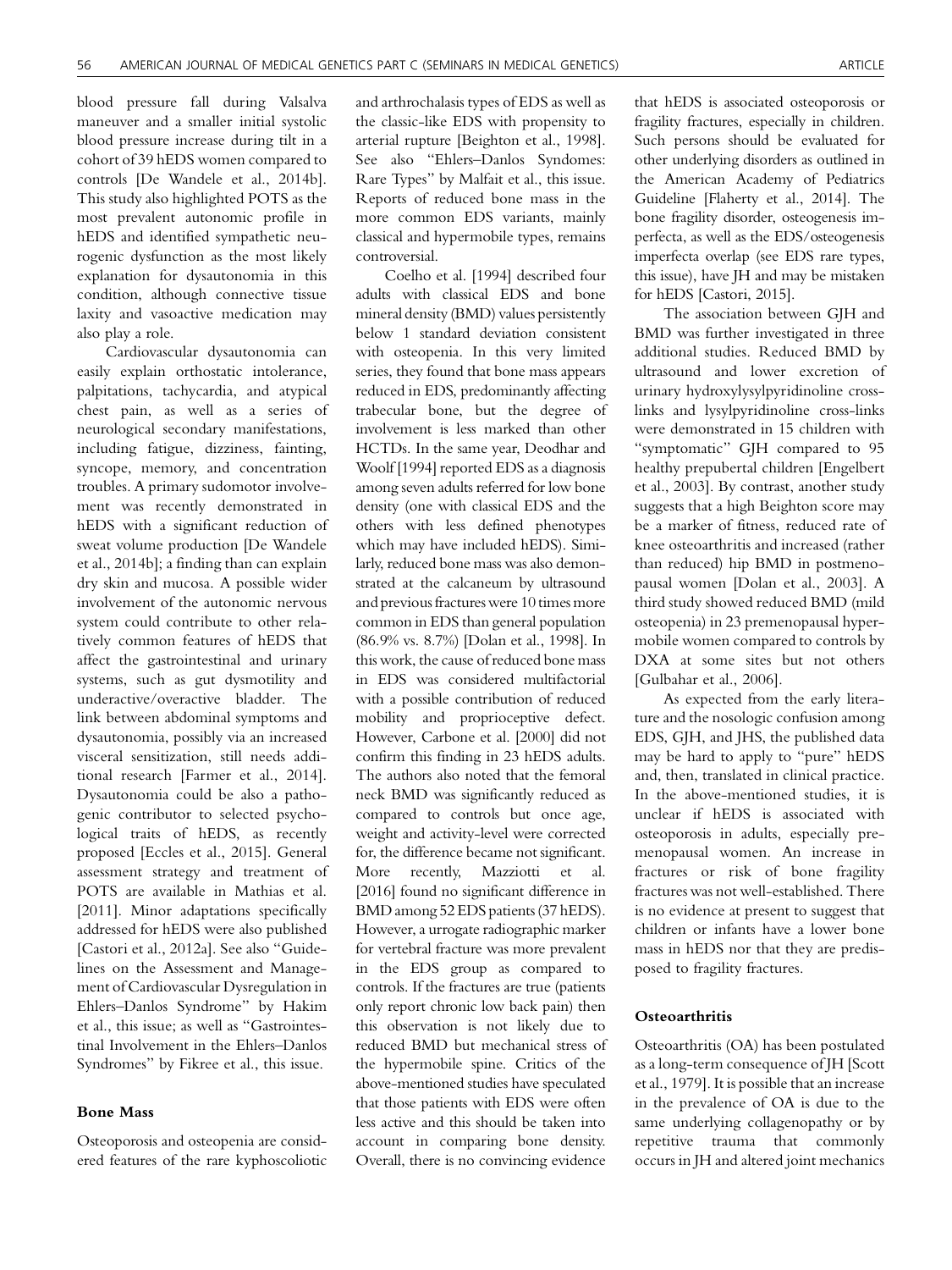[Bird et al., 1978; Grahame, 1989; Klemp, 1997]. Knee hypermobility is common among patients with knee OA [Dolan et al., 2003; van der Esch et al., 2006; Gürer et al., 2016]. In a study of 34 patients with severe thumb (carpometacarpal) OA, 62% had generalized JH [Jonsson and Valtysdottir, 1995]. In a small series of 24 EDS patients with a mean age of 16 years, 16% already had radiographic evidence of trapezialmetacarpal OA [Gamble et al., 1989]. In that same study, 66% had evidence of subluxation and 29% with dislocation. This association adds evidence that joint hypermobility and presumably altered joint biomechanics may increase the susceptibility of such joints to OA [Wolf, 2009].

# Headaches

Much like headaches in the general population, headaches in hEDS vary by type and severity [Jacome, 1999; Murray et al., 2013; Neilson and Martin, 2014; Castori et al., 2015c]. Headache itself has been show to occur in a larger portion of EDS patients (multiple types of EDS) as compared to historical controls [Sacheti et al., 1997]. It is a frequent complaint among those having hEDS as well [Jacome, 1999; Maeland et al., 2011; Murray et al., 2013; Hamonet et al., 2015]. More specifically, migraines were seen at a greater frequency and disability compared to a control population [Hakim and Grahame, 2004; Bendik et al., 2011; Puledda et al., 2015].

Rozen et al. [2006] described new daily persistent headaches in a series of 12 patients of which 11 demonstrated cervical spine hypermobility. Further work revealed that 10 of the 11 with cervical spine hypermobility showed GJH. Headache due to CSF leak has been demonstrated in a few case reports and affects a very small minority of hEDS patients but can cause significant disability [Reinstein et al., 2013]. Craniocervical junction instability is thought to be linked to cervicogenic and Chiari-like headaches [Milhorat et al., 2007]. This instability or simply the musculature strain throughout the

upper body can cause widespread spasms and muscular tension leading to headaches as well. Temporal headaches, unilateral or bilateral, may again be related to muscular dysfunction but involving the temporomandibular joint. Such headaches can be associated also with ear symptoms such as pain, sense of fullness, or tinnitus. Those patients with dysautonomia, orthostatic intolerance, or POTS can also complain of intense pounding headaches. Medications and medicationoveruse can also be responsible for headaches in this population. As in the general population, individual patients often suffer from more than one type of headache, making both the etiology of the headache and the intervention less certain.

# Temporomandibular Joint and Dental Issues

Several studies have linked temporomandibular joint (TMJ) hypermobility to temporomandibular joint dysfunction (TMD), including in children [Adair and Hecht, 1993]. Nosouhian et al. [2015] characterized 69 patients with TMJ hypermobility and found that a maximal mouth opening (MMO) of <55 or >65 mm, was associated with more TMJ discomfort than an intermediate degree of MMO. TMJ hypermobility was more common in women than men, and increased MMO was also correlated with more TMJ sounds ("clicks" or "pops") and more pain in the masticatory muscles. The jaw in hEDS is often also hypermobile until such time that damage occurs in the TMJ, which will further limit MMO. Jaw sounds, locking, dislocation, bruxism, and temporal headaches are also frequently described in this population. Indeed, Murray et al. [2013] found that a significant portion of 466 adults with hEDS self-reported TMD as a major issue.

Westling [1992] studied 360 patients with TMD. Among that group, a subset analysis of 74 females with GJH were compared to 73 age and gender matched controls. Using stepwise regression analysis, the study was able to show a significant association of GJH and TMD.

In a recent national study in Finland involving 6227 participants, TMJ pain was often associated with palpable pain of the neck and shoulder musculature, widespread pain, chronic illness, and female gender [Sipilä et al., 2011]. Given that those with hEDS often have most if not all of the additional variables, it would suggest that TMD in this population is complex, common, and must use a more holistic approach to treat.

The oral mucosa in hEDS is often friable and easily injured giving rise to episodes of painless bleeding [Hagberg et al., 2004; Berglund and Björck, 2012]. The lingual or labial frenulum may be hypoplastic or altogether absent [Machet et al., 2010]. Periodontitis may also be common. However, periodontal disease with early-onset and widespread tooth loss is thought to represent another form of EDS, the periodontal type [Rahman et al., 2003], that has been recently associated with defects in complement type 1 [Kapferer-Seebacher et al., 2016] (see also "Ehlers–Danlos Syndromes: Rarer Types" by Malfait et al., this issue). Many patients report being less responsive to local anesthetics during dental procedures [Arendt-Nielsen et al., 1990; Hakim et al., 2005]. A Swedish study utilizing a self-reported oral health questionnaire showed that mucosal problems in different areas of the body were reported by 206/223 (92%) women, and that 75% of respondents with hypermobility type self-reported problems with their oral mucosa [Berglund and Björck, 2012].

The teeth in hEDS are described with slightly altered morphology with higher cusps and deeper fissures of the premolars and molars with shortened roots. Enamel hypoplasia has also been described as well as tooth fracture (unclear if fracture intrinsic to the tooth or due to bruxism or similar mechanical pressures) [De Coster et al., 2005]. With the use of orthodontia, it is a common anecdotal experience that the teeth will migrate faster than expected and, unfortunately, migrate back toward their pre-treatment location after the removal of the orthodontic appliance. See also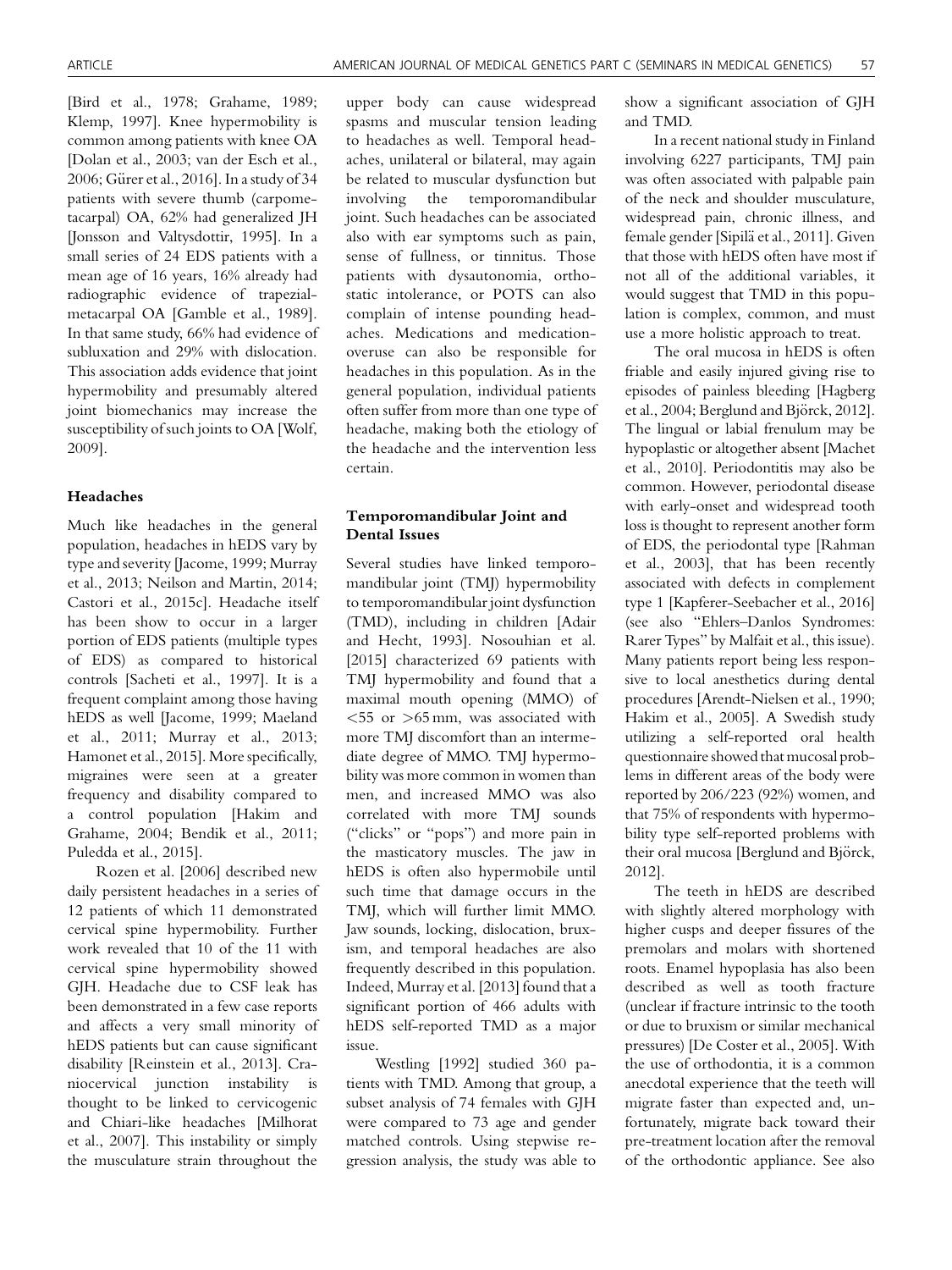"Oral and Mandibular Manifestations in Ehlers–Danlos Syndrome" by Mitakides and Tinkle, this issue.

#### Spine

Postural kyphosis is commonly encountered in those with hEDS [el-Shahaly and el-Sherif, 1991]. This is thought to be primarily due to loose ligamentous structure and poor postural ergonomics. Scoliosis is also common occurring in up to half of all patients [Ainsworth and Aulicino, 1993; Stanitski et al., 2000; Adib et al., 2005; Czaprowski, 2014; Stern et al., 2016]. The scoliosis is acquired, often mild as well as flexible and may continue to progress beyond the adolescent period but most do not require intervention.

The spine is a series of joints, the most mobile of which involves the craniocervical junction. Multiple connective tissue disorders have been reported to have craniovertebral instability including Marfan [Herzka et al., 2000], Loeys-Dietz [Rodrigues et al., 2009], and EDS [Milhorat et al., 2007]. Cervical hypermobility has been associated with headaches and hEDS [Rozen et al., 2006]. In a large series of patients presenting with signs of Chiari type I (neck pain, gait disturbance, numbness and tingling of the hands and feet, dizziness, dysphagia, and speech difficulties), Milhorat et al. [2007] described nearly 13% had features consistent with hEDS. Compared to the other patients with Chiari-like symptoms, the patients with hEDS were more likely to have a reduction of the basion-dens interval, clival-axial angle, clival-atlas angle, and the atlas-axial angle as well as an enlargement of the basion-dens interval—all of which are concerning for excessive laxity or instability. There was also an increase in retro-odontoid pannus formation, a pathophysiologic process thought to represent abnormal stress of the transverse ligament. A portion of these patients did not have radiologic findings of Chiari and were labeled as Chiari Type 0, a controversial label. Moreover, the Chiari-like symptoms of headache and dysautonomia are common in hEDS and the vast majority

are not likely attributable to dysfunction at the craniocervical junction. See also "Neurologic Manifestations in the Ehlers–Danlos Syndrome" by Henderson et al., this issue.

Similarly, laxity of the lumbar spine increases movement and decreases stability. Kim et al. [2013] showed that young males with GJH had excessive lumbar segmental motion which was associated with increased low back pain, disability, and limited physical activity. Lumbar hypermobility is also an underlying risk factor for degenerative disc disease [Nef and Gerber, 1998] and facet fractures [Mazziotti et al., 2016].

#### Gynecologic Issues

Gynecologic complaints from patients with hEDS are commonly encountered. In a study with 223 women with EDS, 67% self-reported mucosal problems with their genital area [Berglund and Björck, 2012]. Heavy menstrual bleeding (menorrhagia) was reported by 26–76% of hEDS females [Ainsworth and Aulicino, 1993; Hugon-Rodin et al., 2016]. Painful intercourse was also reported by 30–57% of women with EDS and hEDS [McIntosh et al., 1995; Castori et al., 2010a; Hugon-Rodin et al., 2016].

#### Pelvic Dysfunction

Pelvic floor disorders include urinary incontinence (UI), pelvic organ prolapse (POP), and other sensory and emptying abnormalities. Childbirth has a very substantial impact on a woman's probability of developing pelvic floor disorders. It has been reported that about a third of women have UI after childbirth [Hallock and Handa, 2016]. In addition to parity, a positive family history of prolapse increases a woman's risk of prolapse, even among nulliparous women [Buchsbaum et al., 2006; Buchsbaum and Duecy, 2008].

Several case-control studies in the past suggested that hEDS is associated with pelvic floor disorders [Al-Rawi and Al-Rawi, 1982; Norton et al., 1995; McIntosh et al., 1996; Aydeniz et al., 2010]. However, most of these studies

have not controlled for childbirth history or age and included patients affected by various types of EDS.

Castori et al. [2012c] found that POP represented a common late-onset complication in women with hEDS. Interestingly, most (90.9%) prolapses occurred in women with positive history for episiotomy. The reason(s) as to why episiotomy associates with POP in hEDS is unknown.

The largest prospective casecontrol study to date to address these issues was published in 2013 and involved 120 women [Mastoroudes et al., 2013a,b]. Sixty women diagnosed with JHS, according to the Brighton criteria, were recruited from a tertiary referral hypermobility clinic. Controls were recruited from hospital personnel. All women in the study group were matched with healthy control women according to age, parity and ethnicity. Both groups completed specific health and QoL questionnaires. Objective assessment of POP was undertaken. The prevalence of UI in those with hEDS were significantly higher than in controls (73.3% vs. 48.3%) as was voiding difficulties. The impact of UI on QoL was also statistically significant. Objective findings of prolapse of the anterior vaginal wall were more severe than in controls.

However, another recent study [Derpapas et al., 2015] reported a lack of strong association of JH with UI or POP. The study involved 270 women scheduled to undergo urodynamic investigations. JH was not assessed clinically but was based on the selfcompleted five-part JH questionnaire. Women underwent a full gynecological history and examination. The prevalence of reported JH in this study was 31.1%; however, the researchers did not find a strong association between JH and any UI subtype. They reported a trend toward higher prolapse staging in women with JH, which becomes significant only after adjustment for the confounding negative association between age and JH.

As childbirth has a very substantial impact on a woman's probability of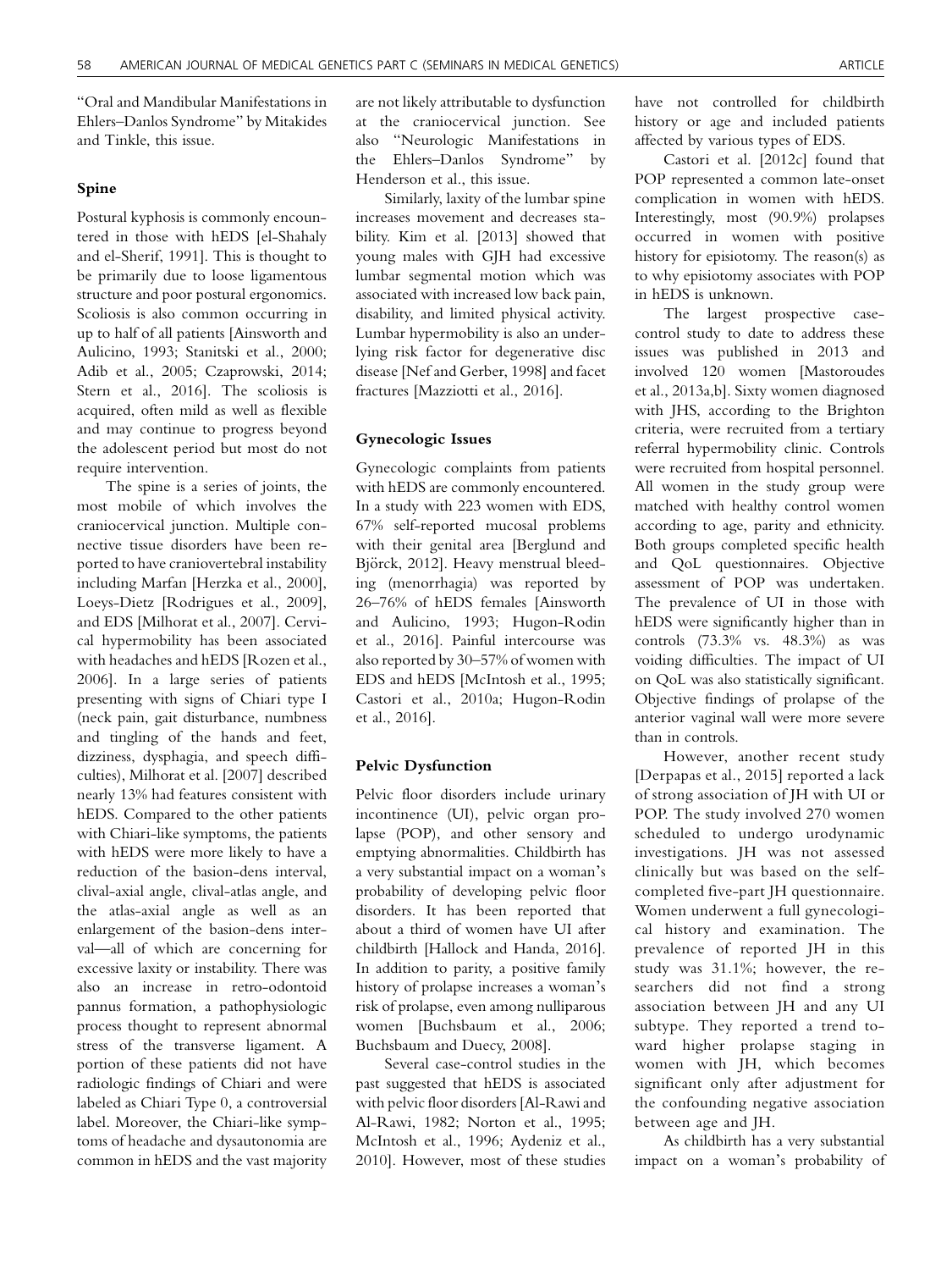developing pelvic floor disorders, such as UI and POP, pregnancy remains a source of anxiety to patients and their doctors.

# Pregnancy and Childbirth

Several pregnancy-related complications have been more commonly reported in women with hEDS in some studies but as often, not substantiated in others. In an online survey of EDS patients ( $N = 497$ ), self-reported infertility was more commonly encountered in women with hEDS [Hurst et al., 2014] although this was not reproduced by others [Castori et al., 2012b; Hugon-Rodin et al., 2016; Sundelin et al., 2017]. Premature birth has been reported as more common among patients with EDS than in the general population, but this appears to be primarily among women with classic EDS; it is unclear if there is an increased risk for preterm birth specifically in the hEDS population as the few studies are conflicting [Sorokin et al., 1994; Lind and Wallenburg, 2002; Castori et al., 2012b; Hurst et al., 2014]. Some works report that miscarriage is increased in hEDS [Ainsworth and Aulicino, 1993; Hurst et al., 2014; Hugon-Rodin et al., 2016] but not in other studies [Sundelin et al., 2017].

In a comprehensive study, Castori et al. [2012c] collected a set of gynecological and obstetric features in 82 women with hEDS attending two Italian centers. All patients were originally assessed by physical examination and questionnaire administration focused on collecting information about selected aspects of their gynecological and obstetric history. Only postpubertal women meeting diagnostic criteria for the hypermobility type of EDS or JHS were included. Other HCTDs were excluded clinically. The study did not include gynecological examination. A total of 93 pregnancies were registered among the 82 women with at least one pregnancy. In this study, fertility was overall preserved, as were mean age at menarche and menopause, rate of pregnancy/woman and of spontaneous abortion that were

comparable with those in the Caucasian population.

EDS-related symptom evolution during pregnancy seemed unpredictable as 40% of patients reported worsening symptoms (especially gastrointestinal complaints, asthenia, and pain), 13% of patients improved, and the symptoms were unchanged in the remaining 47%. Preterm delivery due to premature rupture of the membrane was reported in 10% pregnancies, which is not different from the general population, and none of which led to major complications. Rapid labor occurred in more than 1/3 of the cases.

EDS-related symptom evolution during pregnancy seemed unpredictable as 40% of patients reported worsening symptoms (especially gastrointestinal complaints, asthenia, and pain), 13% of patients improved, and the symptoms were unchanged in the remaining 47%.

The risk of intra- and post-partum hemorrhages was 1/5 irrespective to the delivery modality. They reported a high rate of abnormal scar formation in both Caesarean and vaginal delivery with episiotomy. In all cases, hemorrhages were always successfully managed without life-threatening complications and no internal organ/vascular accidents were registered after Caesarean. It was reassuring that all delivery options showed a very limited number of local and systemic short-term complications. In this sample, the group did not find any life-threatening complication related to local and general anesthesia.

It has long been recognized that joint laxity increases over the course of pregnancy, allowing the bony pelvis to adapt to accommodate vaginal birth [Calguneri et al., 1982]. The same

phenomenon occurs in women with hEDS, which may lead to increased joint instability later in pregnancy.

A large study was conducted to investigate the association between JH, obstetrical outcomes, and pelvic floor disorders [Knoepp et al., 2013]. It involved 587 parous women (participants in a longitudinal cohort study of pelvic floor disorders after childbirth). Their obstetrical histories were obtained from review of hospital records. Pelvic floor disorders were assessed using validated questionnaires and a structured examination for prolapse. JH and pelvic floor disorders were evaluated at enrollment (5–10 years after first delivery). The main weakness of this study was the inclusion criteria. The researchers defined JH as Beighton score  $\geq$ 4 and did not use the Brighton or Villefranche criteria. They compared obstetrical outcomes and pelvic floor disorders between women with and without JH. JH was diagnosed in 46 women (7.8%) and was associated with decreased odds of caesarean after complete cervical dilation or operative vaginal delivery. In this study, anal sphincter laceration was less likely to occur in women with JH and was not associated with any pelvic floor disorder. Although this study did not address the issues related to hEDS specifically, the results are quite reassuring for women with asymptomatic hypermobility as JH seem to facilitate spontaneous vaginal birth but does not appear to be a risk factor for pelvic floor disorders in the first decade after childbirth.

# Urinary System

De Kort et al. [2003] evaluated 89 families of children with GJH. The children with GJH showed an increase in daytime and nighttime urinary incontinence as well as urinary tract infections (UTIs). Voiding dysfunction was also significantly associated with GJH in children but this is unclear if this is secondary to constipation [Kajbafzadeh et al., 2014]. Adib et al. [2005] evaluated 125 children with a diagnosis of hEDS and catalogued their multisystem disorders. UTIs and urinary tract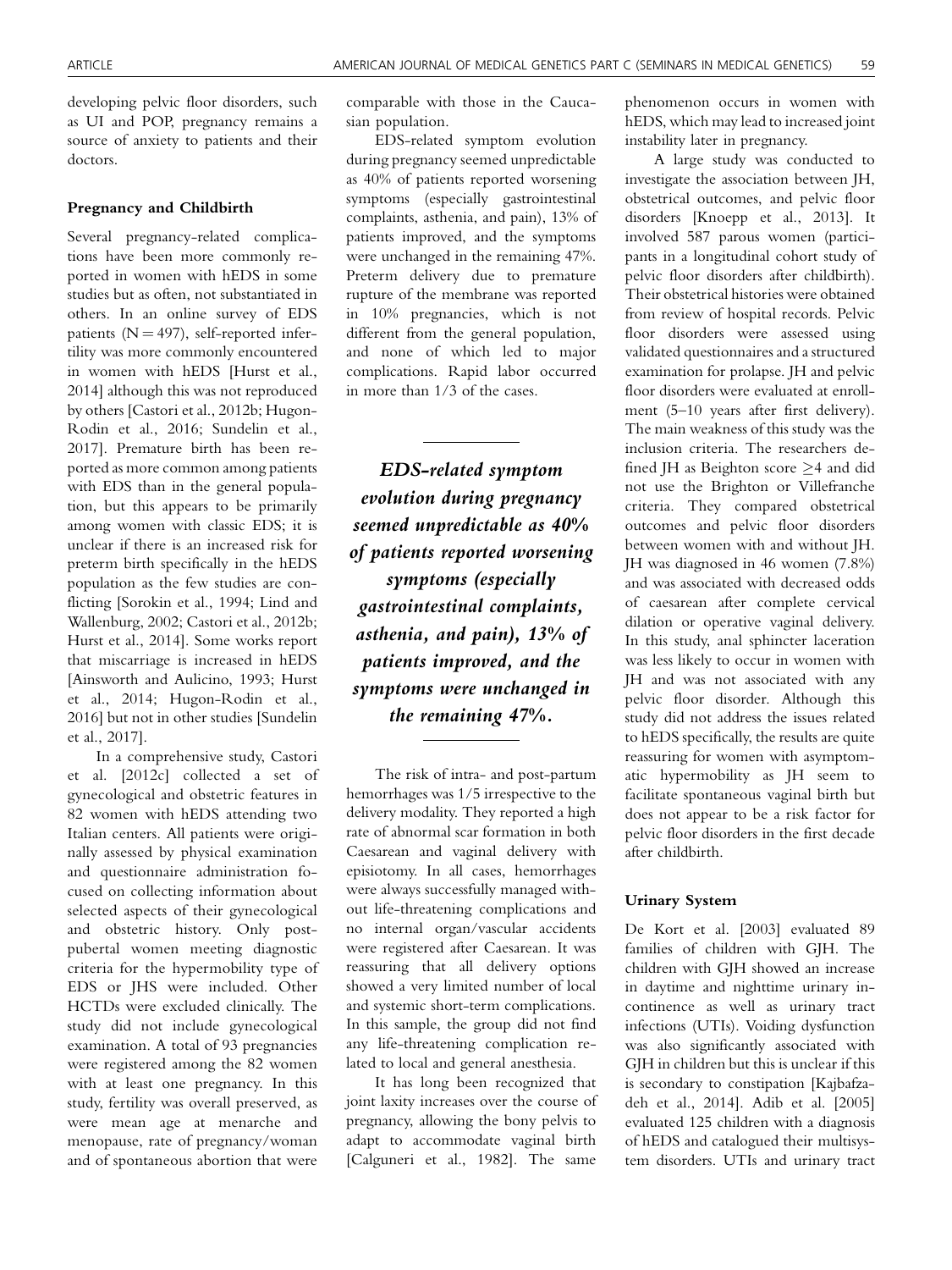dysfunction were more common in girls than controls. Vesicouretal reflux was also more common in children with hEDS as compared to the control population [Beiraghdar et al., 2013].

# Sleep Disturbance

Sleep is a restorative process for the body. During the deeper stages of nonrapid eye movement sleep, the body regenerates tissue, builds bone and muscle, and positively affects the immune system. Sleep deprivation is considered unhealthy leading to fatigue, a decrease immune response, poor muscle coordination, susceptibility to injury, impaired cognition and memory, increased pain, moodiness, and depression [Owens, 2014]. Insomnia can be reported as delayed sleep (sleep-onset) or due to sleep fragmentation (sleepmaintenance). Sleep deprivation due to sleep maintenance insomnia has been related to impairment of the endogenous pain inhibitory function and therefore increases spontaneous pain and pain amplification [Smith et al., 2007].

Many patients with hEDS report poor sleep including insomnia and unrefreshing sleep [Verbraecken et al., 2001; Hakim and Grahame, 2004; Murray et al., 2013]. In a study of 115 patients with hEDS, Albayrak et al. [2015] found a significant decrease in sleep quality as compared to controls. Comorbid conditions such as restless legs syndrome and sleep apnea have been described in small series of patients with hEDS [Guilleminault et al., 2013]. However, of the 34 patients with EDS, only one was described as having hEDS but details on the diagnostic criteria were not described. Fibromyalgia is also a common comorbidity [Ofluoglu et al., 2006; Ting et al., 2012] and is strongly associated with sleep disturbance, including abnormal sleep architecture [Dauvilliers and Touchon, 2001; Besteiro Gonzalez et al., 2011]. Many other factors may also interfere with sleep in this population including pain, dysautonomia, poor sleep hygiene, and medications [Voermans et al., 2010b].

#### Mast Cell Activation Disorder

Mast cell activation syndrome (MCAS) refers to an increased number of mast cells, increased mast cell mediators (e.g., histamine, tryptase, etc.), or both. The clinical symptoms of MCAS include flushing, pruritis, hypotension, asthma, diarrhea, abdominal bloating, and cramping. The diagnosis of MCAS is increasingly recognized in the general population [Afrin et al., 2016] and is likely among those with hEDS as well. It remains unclear if MCAS is more common in hEDS or perhaps represents a phenocopy of hEDS (with similar joint laxity and multi-system involvement). Those with EDS report a higher incidence of food sensitivities suggestive of histamine reaction [Berglund, 2015]. Regardless of any possible association, the presence of MCAS in hEDS might complicate the known symptoms of POTS, chronic fatigue, and gastrointestinal manifestations. Elevated serum tryptase, a marker of MCAS, followed a dominant inheritance pattern that overlapped with a "hypermobile connective tissue phenotype" in eight of nine studied families [Lyons et al., 2014]. Subsequent evaluation of 35 families with elevated serum tryptase showed this phenotype to be due to increased copy number of the alphatryptase gene, TPSAB1 [Lyons et al., 2016]. See also "Mast Cell Activation Syndrome in Ehlers–Danlos Syndrome" by Seneviratne et al., this issue.

# Psychiatric

Psychological dysfunction and emotional problems, including depression, anxiety, affective disorder, low selfconfidence, negative thinking, hopelessness, and desperation, are also common among those with EDS [Hagberg et al., 2004; Castori et al., 2010b; Baeza-Velasco et al., 2011; Branson et al., 2011; Rombaut et al., 2011a; Berglund et al., 2015; Sinibaldi et al., 2015; Hershenfeld et al., 2016]. These problems may exacerbate the pain experience, as well as other organ system manifestations (especially gastrointestinal and autonomic). This can lead to avoidance behavior, exacerbation of dysfunction and disability, and marginalization. Resentment, distrust, and hostility between the patient, family, and healthcare team may develop. To be ignored, being assigned a psychological and/or psychiatric explanation, not being respected and treated as an object could have consequences such as mistrusting health-care and create difficulties in encounters with care [Berglund et al., 2010]. Equally, to ignore or avoid confronting the presence of significant comorbid psychological problems can lead to suboptimal treatment. See "Psychiatric and Psychological Aspects in the Ehlers–Danlos Syndromes" by Bulbena et al., this issue.

#### Quality of Life

In a national cohort of 134 patients, functional gastrointestinal disorders correlated with a poorer QoL in EDS patients [Zeitoun et al., 2013]. When comparing SF-36 scores as a measure of QoL in EDS in a Swedish population study, the EDS group reported significantly lower scores [Berglund et al., 2015]. Also, probable anxiety on the Hospital Anxiety and Depression Scale was rated as 74.8% and probable depression was rated as 22.4%. Physical pain, psychological discomfort, and handicap has considerable impact on health-related QoL in EDS. Adults with hEDS reporting neck and shoulder pain had a significant association with generalized pain and a decreased health-related QoL [Johannessen et al., 2016]. Children with hEDS and fatigue experienced poor health-related QoL [Pacey et al., 2015b]. In 38 hEDS patients, baseline QoL was significantly reduced and worsened with experiences in physical therapy and iatrogenic injury [Bovet et al., 2016]. A recent meta-analysis revealed significant disability related to pain, fatigue, and psychological distress in hEDS [Scheper et al., 2016b]. These results indicate a lower quality of health in those with EDS than in the general population.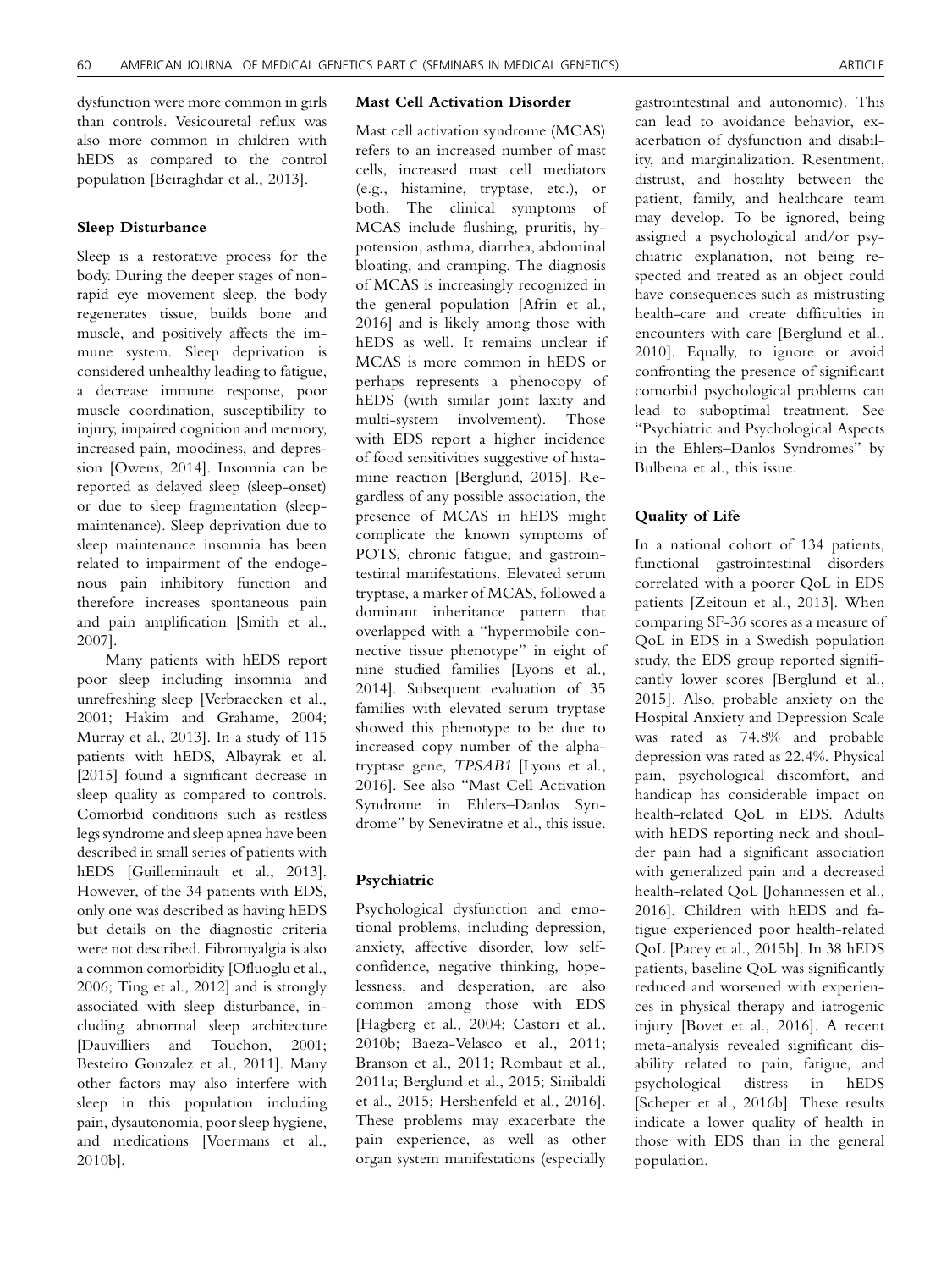# MANAGEMENT

Assessment of a person with or suspected of having hEDS is based on symptoms. Musculoskeletal symptoms should be approached conservatively. Physical therapy, education, and pacing are paramount [Simmonds and Keer, 2007]. "The Evidence-Based Rationale for Physical Therapy Treatment of Children, Adolescents and Adults Diagnosed with Joint Hypermobility Syndrome/Hypermobile Ehlers Danlos Syndrome" by Engelbert et al., this issue. Frank joint instability should be evaluated by orthopedics or other wellqualified personnel. Symptoms of orthostatic intolerance, tachycardia with palpitations, and/or near-syncope should be also treated conservatively by fluid and salt intake along with education and the appropriate exercise. Syncope should be evaluated further by specialists such as neurology or cardiology for concerns of arrhythmia, seizure disorder, cardiomyopathy, and so on.

The management of hEDS includes treatment of acute/emergency manifestations (e.g., dislocations), attenuation of chronic symptoms (e.g., pain and fatigue), as well as primary and secondary prevention of acute and chronic complications. Acute complications are usually managed far away from the reference center and treatment follows guidelines and procedures applied in the general population. As many patients with hEDS have multiple symptoms, a coordinated effort is required as other specialists (if needed) are incorporated into the medical team. The approach should be holistic focusing on the complications, the desire(s) of the patient, QoL and functionality, as well as the psychological aspects.

The management of hEDS includes treatment of acute/ emergency manifestations (e.g., dislocations), attenuation of chronic symptoms (e.g., pain and

# fatigue), as well as primary and secondary prevention of acute and chronic complications.

# Pain

Primary prophylaxis and treatment of nociceptive pain relies upon physical approaches to improve joint stability and prevent or reduce myofascial spasm. Although there is only limited evidence, avoidance of joint hyperextension may not be necessary [Pacey et al., 2013]. High impact and resistance exercise should be minimized, but regimens need to be individualized and this is not a strict contraindication. Myofascial release, stretching, and other mechanical techniques to reduce spasm can provide up to 24 hr of pain reduction. Joint stabilization is best achieved by working on muscle tone (the resting state of muscle contraction) and proprioception, with only gentle attention to strength (voluntary force exerted at will) [Simmonds and Keer, 2007; Palmer et al., 2014]. Exercises should be low resistance, with very gradual increase in repetitions but not resistance. Water-based exercise is often a good choice for some individuals because water reduces effective body weight and protects against impact. Exercise regimens are often initiated with formal physical therapy, but once learned by the patient, can and should be continued indefinitely, independent of formal instruction or supervision. It is important to understand that physical therapy should be done by experienced and learned professionals as many patients commonly report increased pain and decreased QoL with improper exercise regimens [Bovet et al., 2016]. It often takes several months of routine toning exercise to halt progressive deterioration in pain, and it may be several years before substantial reduction in pain is recognized.

Scheduled use of multiple medications together is often more effective than as-needed use of one or two medications at a time. Systemic

non-opioid oral analgesics should be maximized first, including both acetaminophen and either a non-steroidal anti-inflammatory (NSAID) or cyclooxygenase-2 (COX2) inhibitor. NSAIDs may be helpful after episodes of dislocation or subluxation or as an addition during flares of pain. Topical agents such as lidocaine, NSAIDs and/ or custom compounded creams can also be helpful. Where allowed by law, cannabinoids can be considered, but the treatment effect must be measured against potential long-term consequences [Mandelbaum and de la Monte, 2017]. Muscle relaxants may help to reduce myofascial spasm and nociceptive pain [Abdel Shaheed et al., 2017; Chou et al., 2016]. Benzodiazepines can be considered for cautious short-term muscle relaxation, but are poor choices for long-term use due to loss of musclerelaxing effect over time, in addition to problems with tolerance, dependency, and sometimes addiction. Neuropathic pain often requires one or more of a tricyclic antidepressant, serotoninnorepinephrine reuptake inhibitor, and/or an anti-epileptic drug. Topical lidocaine and capsaicin may also provide some benefit. Opioids are rarely needed for the treatment of chronic musculoskeletal pain [NGC, 2013] and are no higher than third line agents for neuropathic pain [Finnerup et al., 2015]. Opioids and tramadol are best reserved for acute pain episodes or for patients whose pain is inadequately managed on all of the above medications, require close monitoring, and should be added on to the above regimen in the lowest possible doses rather than replacing the above medications. There are particular concerns regarding the risks of coprescribing opioids and benzodiazepines [Babalonis and Walsh, 2015]. Recent guidance by the Centers for Disease Control recommends that providers should prescribe opioids only when benefits outweigh expected risks and that they should avoid prescribing opioids and benzodiazepines concurrently whenever possible [Dowell et al., 2016].

There is theoretical risk and anecdotal description that muscle relaxant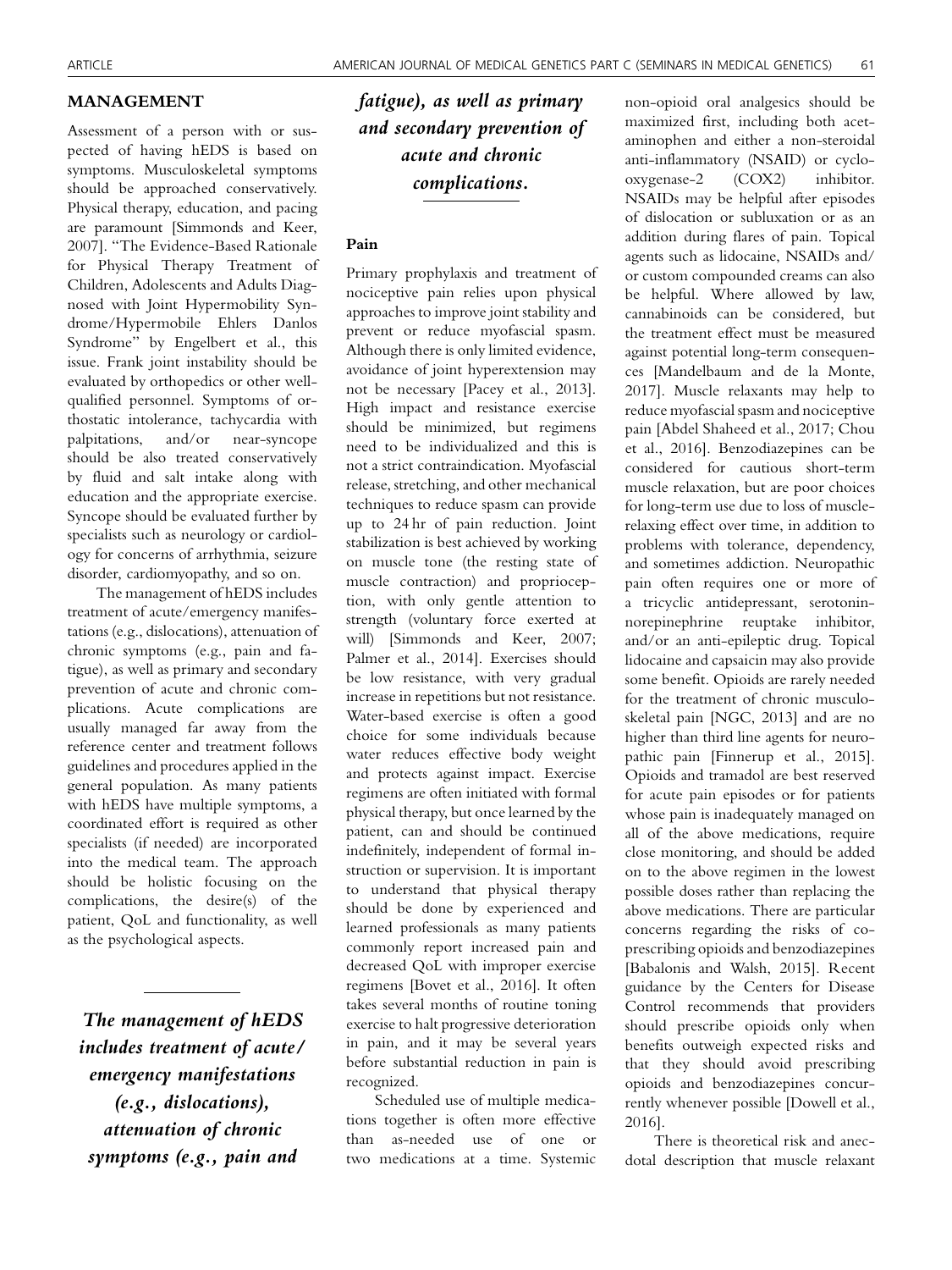medications and/or too much stretching can exacerbate joint instability and ultimately increase nociceptive pain, but many patients tolerate these modalities well and treatment should be tailored to each individual's response. NSAIDs and COX2 inhibitors may exacerbate gastritis, bleeding and/or bruising, but are often well-tolerated. Chronic high dose NSAID therapy may also increase the risk of coronary artery disease and renal insufficiency; this risk needs to be weighed against the severity of the patient's pain and the patient should be encouraged to make his or her own choice about these risk and benefits. Many of the above pain medications increase serotonin levels, so patients should be monitored for signs and symptoms of serotonin syndrome.

Many patients with hEDS may develop chronic generalized pain which becomes their primary problem. This type of presentation should be considered as a centralized pain state belonging to the spectrum of chronic widespread pain, with additional superimposed musculoskeletal components. Some patients who continue to struggle to cope with their pain may need consideration of a multidisciplinary pain management program [Bathen et al., 2013].

The overall goal should be to maintain adequate control of pain to a tolerable level, not to completely eliminate pain. Such expectation management can help to reduce the overall subjective pain experience, even when objective somatic pain cannot be completely controlled. See "Pain Management in Ehlers–Danlos Syndrome" by Chopra et al., this issue.

#### Fatigue

Both mental and physical fatigue are as commonly encountered as pain in hEDS [Castori et al., 2011b]. It is often multifactorial. Stimulant medications are often effective for very short periods of time. However, the various contributors of fatigue should be considered such as anemia, nutritional deficiencies, deconditioning, medications, sleep disturbance, dysautonomia, and/or psychological aspects. Screening questionnaires should be used for diagnosis and ongoing monitoring. Fatigue, much like pain, often responds to treatment such as exercise therapy but only very slowly over time [Edmonds et al., 2004]. See "Chronic Fatigue in Ehlers–Danlos Syndromes" by Hakim et al., this issue.

#### Orthostatic Intolerance

Non-pharmacologic management includes avoidance of rapid orthostatic change or prolonged upright posture, lower extremity compression garments, and supplementation of water and electrolytes to maximize blood volume. Routine low resistance exercise increases both skeletal muscle and vascular tone, improving venous return to the heart. Beta adrenergic blockade often improves symptoms, perhaps by slowing the heart rate or perhaps by reducing autonomic sympathetic activity. Beta blockade is not strictly contraindicated in patients with low resting blood pressure, but does require close monitoring in such patients. Some additional medication options include midodrine, fludrocortisone, and pyridostigmine [Mathias et al., 2011]. See also "Autonomic Dysregulation in Ehlers–Danlos Syndromes," by Hakim et al., this issue.

#### Neuropsychiatric

Management starts with validation of the patient's symptoms and efforts to establish rapport and trust with the patient. Psychological counseling should focus on accepting and coping with chronic pain and chronic disease. Cognitive behavioral therapy is particular beneficial, if the patient is willing to actively engage in the process [Bathen et al., 2013]. Distraction, hypnosis, and judicious use of anti-depressant medication can also help.

#### Surgery and Anesthesia

In hEDS, surgical risks are generally lower that other EDS variants due to the only minor fragility of skin, vessels, and internal organs. The greatest surgery related issue of hEDS is the possibility of delay in wound closure and tissue repair. Hence, surgical procedures should be carried out with gentle dissection and use of mild lateral force during incisions, retraction and suturing. Skin closure should be performed in two layers with minimal tension, sufficient amount of sutures, deep stitches, and the support of steri-strips, by using proper distance to the incision in order to avoid sutures cutting through the fragile tissue, and without the use of skin clips. Finally, sutures should be left twice as long as normally recommended in order to avoid wound re-opening [Burcharth and Rosenberg, 2012].

Anesthesia and perioperative management may also deserve special care in hEDS. This is mostly influenced by some primary disease features, including mucosal fragility, propensity to ecchymosis, and the risk of hemorrhage (that are, however, usually limited in hEDS), the risk of orthostatic headache due to spinal anesthesia, but also by several common comorbidities, such as autonomic dysfunction, occipitoatlantoaxial joint instability, and spondylosis. A freely downloadable summary of recommendations concerning pre-surgical evaluation, patient monitoring and positioning, airway management, circulatory and bleeding issues, pharmacology, use of tourniquets, central venous catheterization, obstetrical, regional and local anesthesia, and other aspects, is available at the OrphanAnesthesia website [\(http://www.orphananesthesia.eu/en/](http://www.orphananesthesia.eu/en/rare-diseases/published-guidelines/cat_view/61-rare-diseases/60-published-guidelines/89-ehlers-danlos-syndrome.html) [rare-diseases/published-guidelines/cat\\_](http://www.orphananesthesia.eu/en/rare-diseases/published-guidelines/cat_view/61-rare-diseases/60-published-guidelines/89-ehlers-danlos-syndrome.html) [view/61-rare-diseases/60-published-gui](http://www.orphananesthesia.eu/en/rare-diseases/published-guidelines/cat_view/61-rare-diseases/60-published-guidelines/89-ehlers-danlos-syndrome.html) [delines/89-ehlers-danlos-syndrome.](http://www.orphananesthesia.eu/en/rare-diseases/published-guidelines/cat_view/61-rare-diseases/60-published-guidelines/89-ehlers-danlos-syndrome.html) [html](http://www.orphananesthesia.eu/en/rare-diseases/published-guidelines/cat_view/61-rare-diseases/60-published-guidelines/89-ehlers-danlos-syndrome.html)) or in the work by Wiesmann et al. [2014]. In both works, recommendations are offered for EDS in general, therefore, specific considerations for hEDS should be carefully extracted by the reader.

# FUTURE DIRECTIONS

hEDS is a common clinical entity that affects many disciplines of healthcare. The precise description both in the diagnostic criteria as well as the natural history of hEDS need a great deal of further refinement. Management of this disorder has drawn many parallels to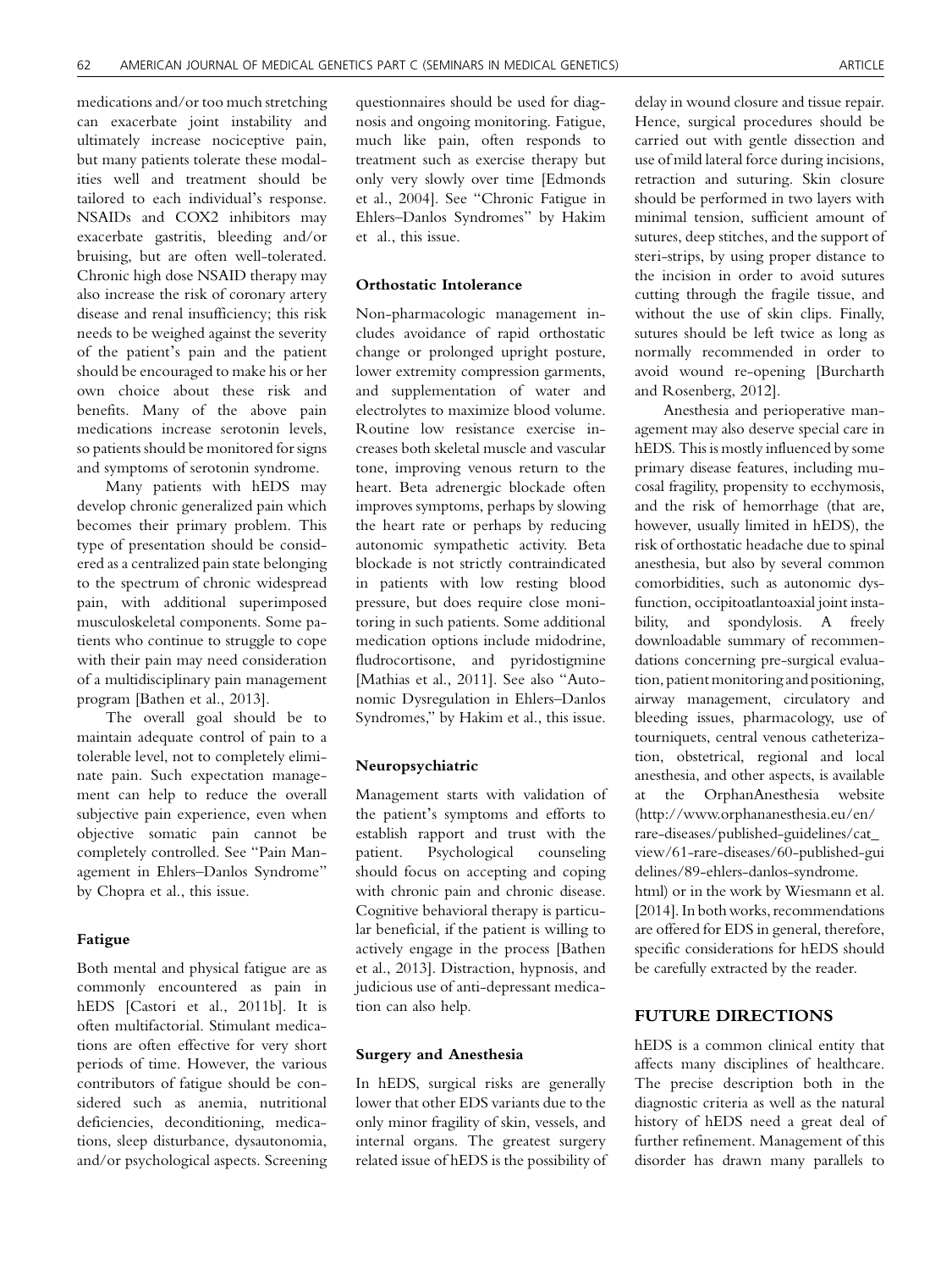other disorders as few large-scale studies have been performed in this patient population. The areas of future interest represent a limited partial set but those of higher priority.

# hEDS Diagnostic Criteria

The new nosology will have to be applied to all populations and be determined where deficiencies and gaps lie within the criteria. This includes the evaluation of and validation of the modified Beighton scoring system. Formulation of such questions and addressing these concerns will need to be an ongoing mission.

As joint hypermobility is common in many disorders and may be the presenting sign, differentiating hEDS from other HDCTs, especially those with vascular involvement, is important. As hEDS is a clinical diagnosis, refinement of the diagnostic criteria is even more important as is the search for a genetic cause. In a systematic approach to pursuing a molecular diagnosis, Weerakkody et al. [2016] found 28 patients with pathogenic variants including one with suspected hEDS emphasizing the need for a systemic diagnostic approach to EDS that will need to be further refined.

#### Molecular Basis

hEDS remains the sole EDS major type without a known molecular defect. Such a lack of knowledge is likely due to various complexities. First, although hEDS is inherited as a dominant trait, that is, sex-influenced, this inheritance model may not explain all cases. Locus heterogeneity is very likely which may explain some of the cases with apparent different inheritance patterns. Second, the current diagnostic criteria are generally broad to cover what is suspected to be various phenotypic sub-groups. Therefore, the diagnosis of one individual may be ultimately attributable to a mutation of a particular gene while in another person with a similar or different phenotypic presentation may be due to mutation of another gene altogether. Without recognition and eventual

separation of these sub-groups, efforts to define this group under a diagnosis of hEDS may complicate studies on an exomic or genomic basis. Last, as several factors play into the phenotype presentation such as gender, training, pain threshold, etc. multiple genetic and non-genetic factors may be contributing. It is obvious that there needs to be a broader recognition and recording of the features of hEDS (such as in a database registry) so that phenotypic patterns may emerge that can help the design and interpretation in the pursuit of the genetic etiology(ies).

#### Dysautonomia

The presence of orthostatic intolerance and POTS or NMH in the hEDS population needs further and large-scale validation. A full descriptive inventory of all of the dysautonomic symptoms also is in need. The link between abdominal symptoms and dysautonomia, possibly via an increased visceral sensitization, still needs additional validation [Farmer et al., 2014].

# Bone Density

Due to a few small case reports and series, there is some concern for possible loss of bone density with hEDS. This has been popularized through social media and in the courts as a defense against charges of child abuse in the case of an infant with multiple fractures of unknown etiology. There is no credible studies demonstrating bone fragility fractures in hEDS. Subsequently, hEDS is not considered one of the bone fragility syndromes and the diagnosis of hEDS is far too subjective to rely on in these situations. Those infants with features of a connective tissue disorder and multiple unexplained fractures, should be considered for genetic testing [Byers et al., 2006; Flaherty et al., 2014]. Larger and wellcontrolled studies of bone density in hEDS are needed at all ages.

#### Physical Therapy Management

Physical therapy is considered the mainstay of management in hEDS.

However, many questions remain including validation of physical therapy in the treatment of EDS. See "The Evidence-Based Rationale for Physical Therapy Treatment of Children, Adolescents and Adults Diagnosed with Joint Hypermobility Syndrome/Hypermobile Ehlers–Danlos Syndrome" by Engelbert et al., this issue.

#### Craniocervical Junction

As the cervical spine, and most especially the craniocervical junction, comprise a joint(s), it is also believed to be susceptible to the same strain and injuries as seen in other joints in EDS. As these joints protect the central nervous system, it is plausible that neurologic symptoms might also occur. Which symptoms, the proper imaging (and measurements) as well as management are not well-established. Although upright MRI reproduces a more physiologic strain on the craniocervical junction, its routine use has not been recommended [Health Quality Ontario, 2015]. Further studies about the prevalence as well as the symptoms, imaging, and management are needed.

#### Mast Cell Activation Syndrome

MCAS can complicate management of dysautonomia and may contribute to fatigue and decreased QoL. Further studies of MCAS in the hEDS population are needed to detail the possible comorbidity and its impact on disease manifestation and management.

# **SUMMARY**

hEDS is a heritable connective tissue disorder without a clear etiology. It is common, representing up to 1–3% of the general population. It is multisystemic with primary musculoskeletal manifestations but various other comorbidities exist such as pain, fatigue, orthostasis, sleep disturbance, anxiety, and a poorer health-related quality of life. Much work in the area of diagnostics, prevalence of hEDS, and the associated comorbidities as well management specific to hEDS is needed.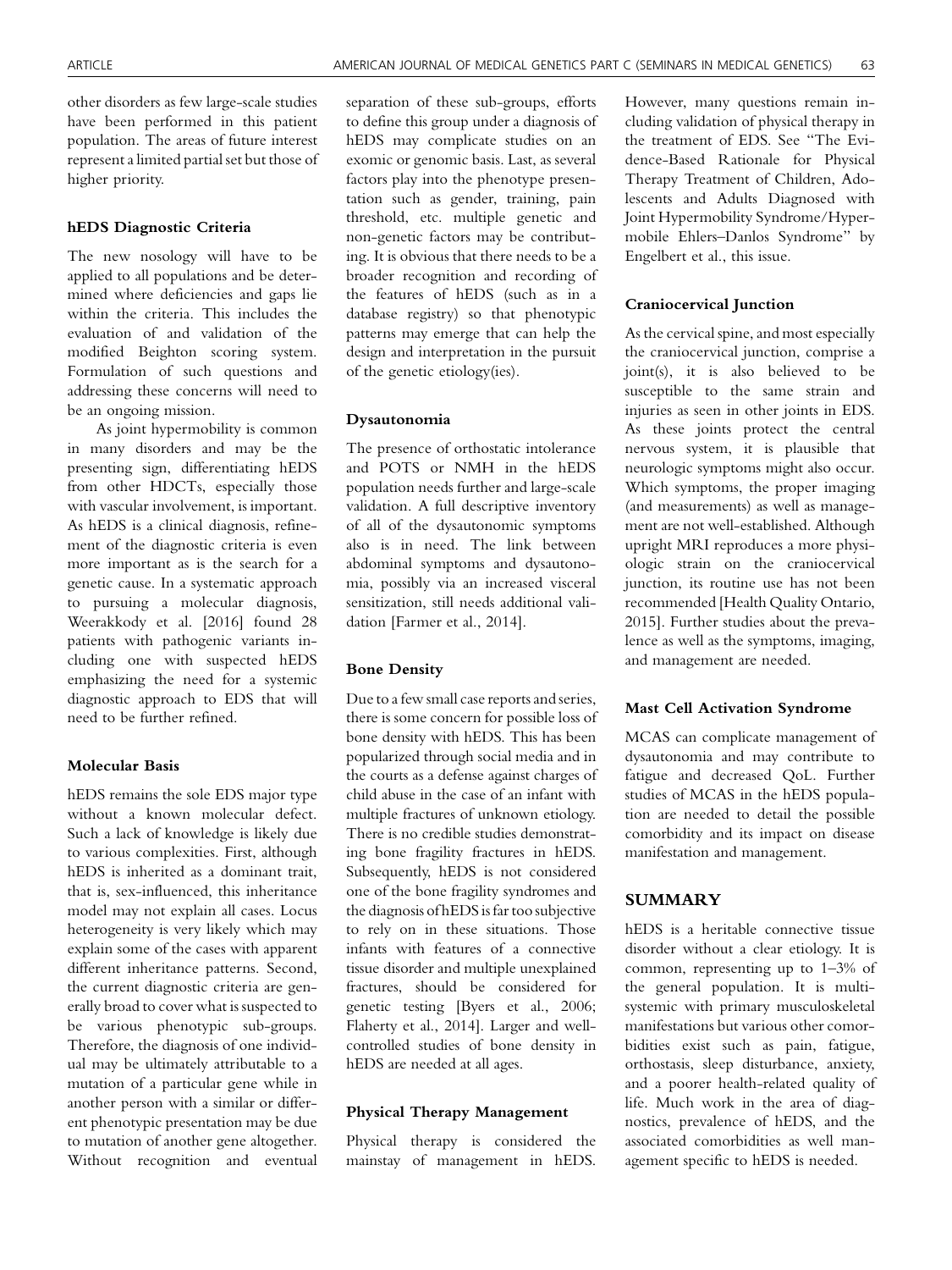#### ACKNOWLEDGMENTS

We want to thank the many international experts and patient group representatives that have contributed to this process of defining and refining hEDS. We also acknowledge the contributions of many from multiple specialties as well as the patients and their families that have significantly contributed to our understanding of this common disorder.

# **REFERENCES**

- Abdel Shaheed C, Maher CG, Williams KA, McLachlan AJ. 2017. Efficacy and tolerability of muscle relaxants for low back pain: Systematic review and meta-analysis. Eur J Pain 21:228–237.
- Abonia JP, Wen T, Stucke EM, Grotjan T, Griffith MS, Kemme KA, Collins MH, Putnam PE, Franciosi JP, von Tiehl KF, Tinkle BT, Marsolo KA, Martin LJ, Ware SM, Rothenberg ME. 2013. High prevalence of eosinophilic esophagitis in patients with inherited connective tissue disorders. J Allergy Clin Immunol 132:378–386.
- Adair SM, Hecht C. 1993. Association of generalized joint hypermobility with history, signs and symptoms of temporomandibular joint dysfunction in children. Pediatr Dent 15:323–326.
- Adib N, Davies K, Grahame R, Woo P, Murray KJ. 2005. Joint hypermobility syndrome in childhood. A not so benign multisystem disorder? Rheumatology (Oxford) 44:744–750.
- Afrin LB, Butterfield JH, Raithel M, Molderings GJ. 2016. Often seen, rarely recognized: Mast cell activation disease—A guide to diagnosis and therapeutic options. Ann Med 48:190–201.
- Ainsworth SR, Aulicino PL. 1993. A survey of patients with Ehlers-Danlos syndrome. Clin Orthop Relat Res 286:250–256.
- Albayrak I, Yilmaz H, Akkurt HE, Salli A, Karaca G. 2015. Is pain the only symptom in patients with benign joint hypermobility syndrome? Clin Rheumatol 34:1613–1619.
- Ali Zekry O, Ali Ahmed M, Ali Elsayed Abd Elwahid H. 2013. The impact of fatigue on health related quality of life in adolescents with benign joint hypermobility syndrome. Egypt Rheumatol 35:77–85.
- Al-Rawi ZS, Al-Rawi ZT. 1982. Joint hypermobility in women with genital prolapse. Lancet 1:1439–1441.
- Arendt-Nielsen L, Kaalund S, Bjerring P, Høgsaa. 1990. Insufficient effect of local analgesics in Ehlers Danlos type III patients (connective tissue disorder). Acta Anaesthesiol Scand 34:358–361.
- Atzinger CL, Meyer RA, Khoury PR, Gao Z, Tinkle BT. 2011. Cross-sectional and longitudinal assessment of aortic root dilation and valvular anomalies in hypermobile and classic Ehlers-Danlos syndrome. J Pediatr 158:826–830.
- Aydeniz A, Dikensoy E, Cebesoy B, Altindag O, Gursoy S, Balat O. 2010. The relation between genitourinary prolapse and joint

hypermobility in Turkish women. Arch Gynecol Obstet 281:301–304.

- Baeza-Velasco C, Gély-Nargeot MC, Bulbena Vilarrasa A, Bravo JF. 2011. Joint hypermobility syndrome: Problems that require psychological intervention. Rheumatol Int 31:1131–1136.
- Babalonis S, Walsh S. 2015. Warnings unheeded: The risks of co-prescribing opioids and benzodiazepines. Pain Clinical Updates  $23:1 - 7$ .
- Barron DF, Cohen BA, Geraghty MT, Violand R, Rowe PC. 2002. Joint hypermobility is more common in children with chronic fatigue syndrome than in healthy controls. J Pediatr 141:421–425.
- Bathen T, Hangmann AB, Hoff M, Andersen LO, Rand-Hendriksen S. 2013. Multidisciplinary treatment of disability in Ehlers-Danlos syndrome hypermobility type/hypermobility syndrome: A pilot study using a combination of physical and cognitivebehavioral therapy on 12 women. Am J Med Genet Part A 161A:3005–3011.
- Beighton P, de Paepe A, Danks D, Finidori G, Gedde-Dahl T, Goodman R, Hall JG, Hollister DW, Horton W, McKusick VA, Opitz JM, Pope FM, Pyeritz RE, Rimoin DL, Sillence D, Spranger JW, Thompson E, Tsipouras D, Viljoen D, Winship I, Young I, Reynolds JF. 1988. International Nosology of Heritable Disorders of Connective Tissue, Berlin, 1986. Am J Med Genet 29:581–594.
- Beighton P, De Paepe A, Steinmann B, Tsipouras P, Wenstrup RJ. 1998. Ehlers-Danlos syndromes: Revised nosology, Villefranche, 1997. Ehlers-Danlos National Foundation (USA) and Ehlers-Danlos Support Group (UK). Am J Med Genet 77:31–37.
- Beighton P, Grahame R, Bird HA. 2012. Hypermobility of joints, 4th edition. London, UK: Springer.
- Beiraghdar F, Rostami Z, Panahi Y, Einollahi B, Teimoori M. 2013. Veisocuretheral reflux in pediatrics with hypermobility syndrome. Nephrouro Mon 5:924–927.
- Bendik EM, Tinkle BT, Al-shuik E, Levin L, Martin A, Thaler R, Atzinger CL, Rueger J, Martin VT. 2011. Joint hypermobility syndrome: A common clinical disorder associated with migraine in women. Cephalalgia 31:603–613.
- Berglund B, Mattiasson A-C, Randers I. 2010. Dignity not fully upheld when seeking health-care: Experiences expressed by individuals suffering from Ehlers-Danlos syndrome. Disabil Rehabil 32:1–7.
- Berglund B, Björck E. 2012. Women with Ehlers-Danlos syndrome experience low oral health-related quality of life. J Orofacial Pain 26:307–314.
- Berglund B, Pettersson C, Pigg M, Kristiansson P. 2015. Self-reported quality of life, anxiety and depression in individuals with Ehlers-Danlos syndrome (EDS): A questionnaire study. BMC Musculoskelet Disord 16:89.
- Berglund B. 2015. Food hypersensitivity in individuals with EDS: A common problem. Nord J Nurs Res 35:10–12.
- Besteiro Gonzalez JL, Suarez Fernandez TV, Arboleya Rodriguez L, Muniz J, Lemos Diraldez S, Alvarez Fernandez A. 2011. Sleep architecture in patients with fibromyalgia. Psicothema 23:368–373.
- Bird HA, Tribe CR, Bacon PA. 1978. Joint hypermobility leading to osteoarthrosis and chondrocalcinosis. Ann Rheum Dis  $37:203 - 211$
- Bovet C, Carison M, Taylor M. 2016. Quality of life, unmet needs, and iatrogenic injuries in rehabilitation of patients with Ehlers-Danlos syndrome hypermobility type/joint hypermobility syndrome. Am J Med Genet A 170:2044–2051.
- Boyan BD, Hart DA, Enoka RM, Nicolella DP, Resnick E, Berkley KJ, Sluka KA, Kwoh CK, Tosi LL, O'Connor MI, Coutts RD, Kohrt WM. 2013. Hormonal modulation of connective tissue homeostasis and sex differences in risk for osteoarthritis of the knee. Biol Sex Diff 4:3.
- Branson JA, Kozlowska K, Kaczynski KJ, Roesler TA. 2011. Managing chronic pain in a young adolescent girl with Ehlers-Danlos syndrome. Harv Rev Psychiatry 19:259–270.
- Briggs J, McCormack M, Hakim AJ, Grahame R. 2009. Injury and joint hypermobility syndrome in ballet dancers—A 5-year followup. Rheumatol 48:1613–1614.
- Buchsbaum GM, Duecy EE, Kerr LA, Huang LS, Perevich M, Guzick DS. 2006. Pelvic organ prolapse in nulliparous women and their parous sisters. Obstet Gynecol 108: 1388–1393.
- Buchsbaum GM, Duecy EE. 2008. Incontinence and pelvic organ prolapse in parous/nulliparous pairs of identical twins. Neurourol Urodyn 27:496–498.
- Burcharth J, Rosenberg J. 2012. Gastrointestinal surgery and related complications in patients with Ehlers-Danlos syndrome: A systematic review. Dig Surg 29:349–357.
- Byers PH, Krakow D, Nunes ME, Pepin M. 2006. Genetic evaluation of suspected osteogenesis imperfecta (OI). Genet Med 8:383–388.
- Calguneri M, Bird HA, Wright V. 1982. Changes in joint laxity occurring during pregnancy. Ann Rheum Dis 41:126–128.
- Camerota F, Castori M, Celletti C, Colotto M, Amato S, Colella A, Curione M, Danese C. 2014. Heart rate, conduction and ultrasound abnormalities in adults with joint hypermobility syndrome/Ehlers-Danlos syndrome, hypermobility type. Clin Rheumatol 33:981–987.
- Carbone L, Tylavsky FA, Bush AJ, Koo W, Orwoll E, Cheng S. 2000. Bone density in Ehlers-Danlos syndrome. Osteoporos Int 11:388–392.
- Castori M, Camerota F, Celletti C, Grammatico P, Padua L. 2010a. Ehlers–Danlos syndrome hypermobility type and the excess of affected females: Possible mechanisms and perspectives. Am J Med Genet Part Part A 152A:2406–2408.
- Castori M, Camerota F, Celletti C, Danese C, Santilli V, Saraceni VM, Grammatico P. 2010b. Natural history and manifestations of the hypermobility type Ehlers–Danlos syndrome: A pilot study on 21 patients. Am J Med Genet Part A 152A:556–564.
- Castori M, Sperduti I, Celletti C, Camerota F, Grammatico P. 2011a. Symptom and joint mobility progression in the joint hypermobility syndrome (Ehlers–Danlos syndrome, hypermobility type). Clin Exp Rheumatol 29:998–1005.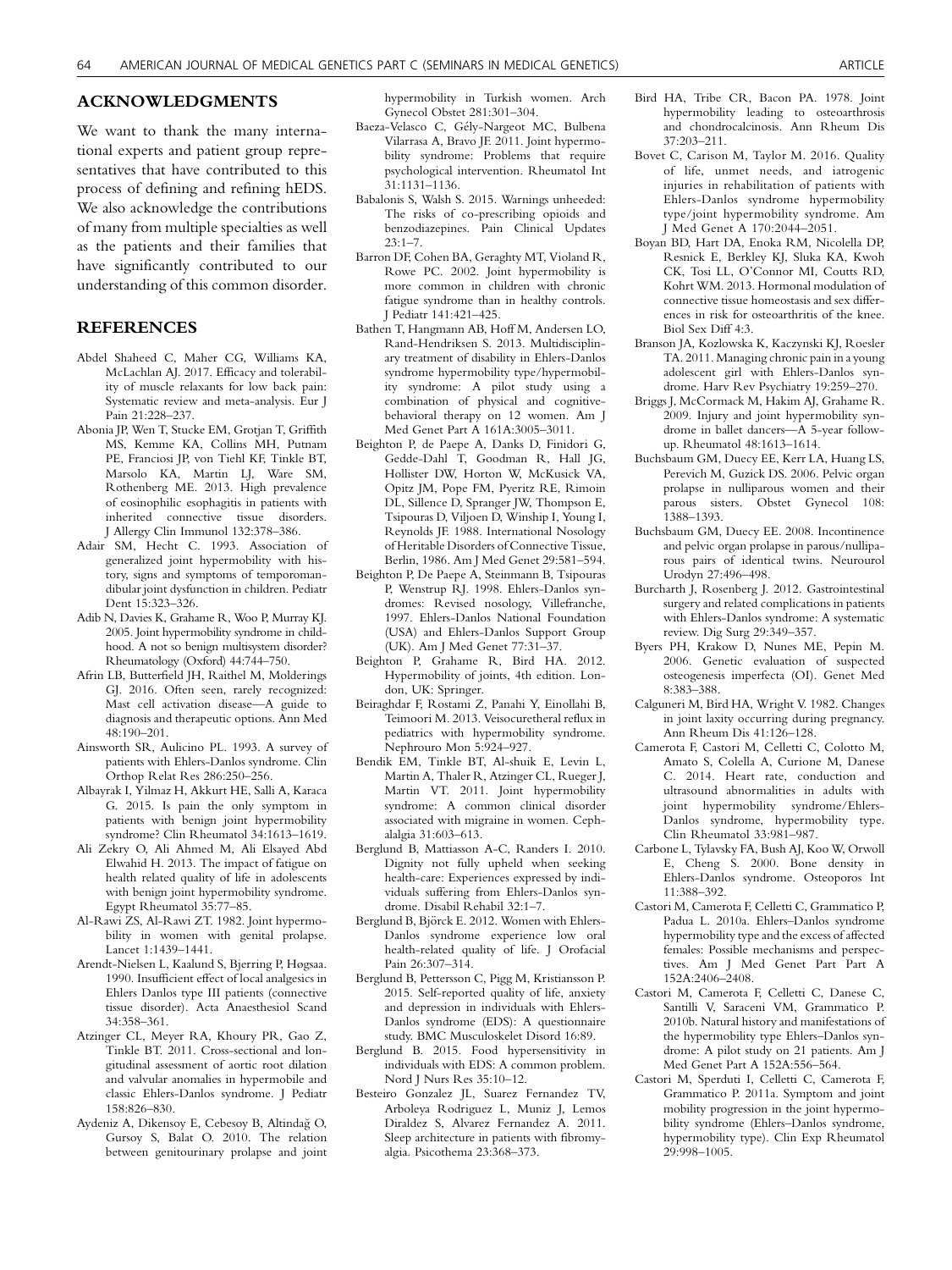- Castori M, Celletti C, Camerota F, Grammatico P. 2011b. Chronic fatigue syndrome is commonly diagnosed in patients with Ehlers-Danlos syndrome hypermobility type/joint hypermobility syndrome. Clin Exp Rheumatol 29:597–598.
- Castori M. 2012. Ehlers–Danlos syndrome, hypermobility type: An underdiagnosed hereditary connective tissue disorder with mucocutaneous, articular, and systemic manifestations. ISRN Dermatol 2012:751–768.
- Castori M, Morlino S, Celletti C, Celli M, Morrone A, Colombi M, Camerota F, Grammatico P. 2012a. Management of pain and fatigue in the joint hypermobility syndrome (a.k.a. Ehlers-Danlos syndrome, hypermobility type): Principles and proposal for a multidisciplinary approach. Am J Med Genet Part A 158A:2055–2070.
- Castori M, Morlino S, Dordoni C, Celletti C, Camerota F, Ritelli M, Morrone A, Venturini M, Grammatico P, Colombi M. 2012b. Gynecologic and obstetric implications of the joint hypermobility syndrome (a.k.a. Ehlers-Danlos syndrome hypermobility type) in 82 Italian patients. Am J Med Genet Part A 158A:2176–2182.
- Castori M, Morlino S, Dordoni C, Celletti C, Camerota F, Ritelli M, Morrone A, Venturini M, Grammatico P, Colombi M. 2012c. Gynecologic and obstetric implications of the joint hypermobility syndrome (a.k.a. Ehlers–Danlos syndrome hypermobility type) in 82 Italian patients. Am J Med Genet Part A 158A:2176–2182.
- Castori M, Morlino S, Celletti C, Ghibellini G, Bruschini M, Grammatico P, Blundo C, Camerota F. 2013. Re-writing the natural history of pain and related symptoms in the joint hypermobility syndrome/Ehlers-Danlos syndrome, hypermobility type. Am J Med Genet Part A 161A:2989–3004.
- Castori M, Dordoni C, Valiante M, Sperduti I, Ritelli M, Morlino S, Chiarelli N, Celletti C, Venturini M, Camerota F, Calzavara-Pinton P, Grammatico P, Colombi M. 2014. Nosology and inheritance pattern(s) of joint hypermobility syndrome and Ehlers-Danlos syndrome, hypermobility type: A study of intrafamilial and interfamilial variability in 23 Italian pedigrees. Am J Med Genet Part A 164A:3010–3020.
- Castori M. 2015. Ehlers-Danlos syndrome(s) mimicking child abuse: Is there an impact on clinical practice? Am J Med Genet 169:289–292.
- Castori M, Colombi M. 2015. Generalized joint hypermobility, joint hypermobility syndrome and Ehlers-Danlos syndrome, hypermobility type. Am J Med Genet Part C 169C:1–5.
- Castori M, Morlino S, Pascolini G, Blundo C, Grammatico P. 2015a. Gastrointestinal and nutritional issues in joint hypermobility syndrome/Ehlers-Danlos syndrome, hypermobility type. Am J Med Genet Part C 169C:54–75.
- Castori M, Dordoni C, Morlino S, Sperduti I, Ritelli M, Valiante M, Chiarelli N, Zanca A, Celletti C, Venturini M, Camerota F, Calzavara-Pinton P, Grammatico P, Colombi M. 2015b. Spectrum of mucocutaneous manifestations in 277 patients with

joint hypermobility syndrome/Ehlers-Danlos syndrome, hypermobility type. Am J Med Genet Part C 169C:43–53.

- Castori M, Morlino S, Ghibellini G, Celletti C, Camerota F, Grammatico P. 2015c. Connective tissue, Ehlers-Danlos syndrome(s), and head and cervical pain. Am J Med Genet Part C 169C:1–14.
- Cazzato D, Castori M, Lombardi R, Caravello F, Bella ED, Petrucci A, Grammatico P, Dordoni C, Colombi M, Lauria G. 2016. Small fiber neuropathy is a common feature of Ehlers-Danlos syndromes. Neurology 87:155–159.
- Celletti C, Galli M, Cimolin V, Castori M, Albertini G, Camerota F. 2012. Relationship between fatigue and gait abnormality in joint<br>hypermobility syndrome/Ehlers-Danlos syndrome/Ehlers-Danlos syndrome hypermobility type. Res Develop Disabil 33:1914–1918.
- Celletti C, Castori M, La Torre G, Camerota F. 2013. Evaluation of kinesiophobia and its correlations with pain and fatigue in joint hypermobility syndrome/Ehlers-Danlos syndrome hypermobility type. BioMed Res Intl 2013:580460.
- Chen CW, Jao SW. 2007. Images in clinical medicine. Ehlers-Danlos syndrome. N Engl J Med 357:e12.
- Chou R, Deyo R, Friedly J, Skelly A, Hashimoto R, Weimer M, Fu R, Dana T, Kraegel P, Griffin J, Grusing S, Brodt E. 2016. Noninvasive treatments for low back pain [Internet]. AHRQ Comparative Effectiveness Reviews, Report 16-EHC004-EF. Rockville (MD): Agency for Healthcare Research and Quality (US). PMID: 26985522.
- Coelho PC, Santos RA, Gomes JA. 1994. Osteoporosis and Ehlers-Danlos syndrome. Ann Rheum Dis 53:212–213.
- Czaprowski D. 2014. Generalised joint hypermobility in Caucasian girls with idiopathic scoliosis: Relation with age, curve size, and curve pattern. Scientific World Journal 2014:370134.
- Danese C, Castori M, Celletti C, Amato S, Lo Russo C, Grammatico P, Camerota F. 2011. Screening for celiac disease in the joint hypermobility syndrome/Ehlers-Danlos syndrome hypermobility type. Am J Med Genet Part A 155A:2314–2316.
- Dauvilliers Y, Touchon J. 2001. Sleep in fibromyalgia: A review of clinical and polysomnographic data. Neurophysiol Clin 31:18–33.
- Day H, Koutedakis Y, Wyon MA. 2011. Hypermobility and dance: A review. Int J Sports Med 32:485–489.
- De Coster PJ, Martens LC, De Paepe A. 2005. Oral health in prevalent types of Ehlers-Danlos syndromes. J Oral Pathol Med 34:298–307.
- Defuentes G, Damiano J, Moulin O, Hervouet M, Zing E, Berets O. 2004. Colite diverticulaire droite révélatrice d'un syndrome d'Ehlers-Danlos. Presse Med 33:1591–1592.
- De Kort LM, Verhulst JA, Engelbert RH, Uiterwaal CS, de Jong TP. 2003. Lower urinary tract dysfunction in children with generalized hypermobility of joints. J Urol 170:1971–1974.
- Delling FN, Vasan RS. 2014. Epidemiology and pathophysiology of mitral valve prolapse:

New insights into disease progression, genetics, and molecular basis. Circulation 129:2158–2170.

- Deodhar AA, Woolf AD. 1994. Ehlers Danlos syndrome and osteoporosis. Ann Rheum Dis 53:841–842.
- Derpapas A, Cartwright R, Upadhyaya P, Bhide AA, Digesu AG, Khullar V. 2015. Lack of association of joint hypermobility with urinary incontinence subtypes and pelvic prolapse. BJU Int 115:639–643.
- De Wandele I, Rombaut L, Malfait F, De Backer T, De Paepe A, Calders P. 2013. Clinical heterogeneity in patients with the hypermobility type of Ehlers-Danlos syndrome. Res Dev Disabil 34:873–881.
- De Wandele I, Calders P, Peersman W, Rimbaut S, De Backer T, Malfait F, De Paepe A, Rombaut L. 2014a. Autonomic symptom burden in the hypermobility type of Ehlers-Danlos syndrome: A comparative study with two other EDS types, fibromyalgia, and healthy controls. Semin Arthritis Rheum 44:353–361.
- De Wandele I, Rombaut L, Leybaert L, Van de Borne P, De Backer T, Malfait F, De Paepe A, Calders P. 2014b. Dysautonomia and its underlying mechanisms in the hypermobility type of Ehlers-Danlos syndrome. Semin Arthritis Rheum 44:93–100.
- Dickin DC, Doan JB. 2008. Postural stability in altered and unaltered sensory environments following fatiguing exercise of lower extremity joints. Scand J Med Sci Sports 18:765–772.
- Di Stefano G, Celletti C, Baron R, Castori M, Di Franco M, La Cesa S, Leone C, Pepe A, Cruccu G, Truini A, Camerota F. 2016. Central sensitization as the mechanism underlying pain in joint hypermobility syndrome/Ehlers-Danlos syndrome, hypermobility type. Eur J Pain 20:1319–1325.
- Dolan AL, Mishra MB, Chambers JB, Grahame R. 1997. Clinical and echocardiographic survey of the Ehlers-Danlos syndrome. Br J Rheumatol 36:459–462.
- Dolan AL, Arden NK, Grahame R, Spector TD. 1998. Assessment of bone in Ehlers Danlos syndrome by ultrasound and densitometry. Ann Rheum Dis 57:630–633.
- Dolan AL, Hart DJ, Doyle DV, Grahame R, Spector TD. 2003. The relationship of joint hypermobility, bone mineral density, and osteoarthritis in the general population: The Chingford Study. J Rheumatol 30:799–803.
- Dordoni C, Ritelli M, Venturini M, Chiarelli N, Pezzani L, Vascellaro A, Calzavara-Pinton P, Colombi M. 2013. Recurring and generalized visceroptosis in Ehlers-Danlos syndrome hypermobility type. Am J Med Genet Part A 161A:1143–1147.
- Douglas BS, Douglas HM. 1973. Rectal prolapse in the Ehlers-Danlos syndrome. Aust Paediatr J 9:109–110.
- Dowell D, Haegerich TM, Chou R. 2016. CDC guideline for prescribing opioids for chronic pain—United States, 2016. JAMA 315:1624–1645.
- Easton V, Bale P, Bacon H, Jerman E, Armon K, Macgregor AJ. 2014. A89: The relationship between benign joint hypermobility syndrome and developmental coordination disorders in children. Arthritis Rheumatol 66:S124[poster].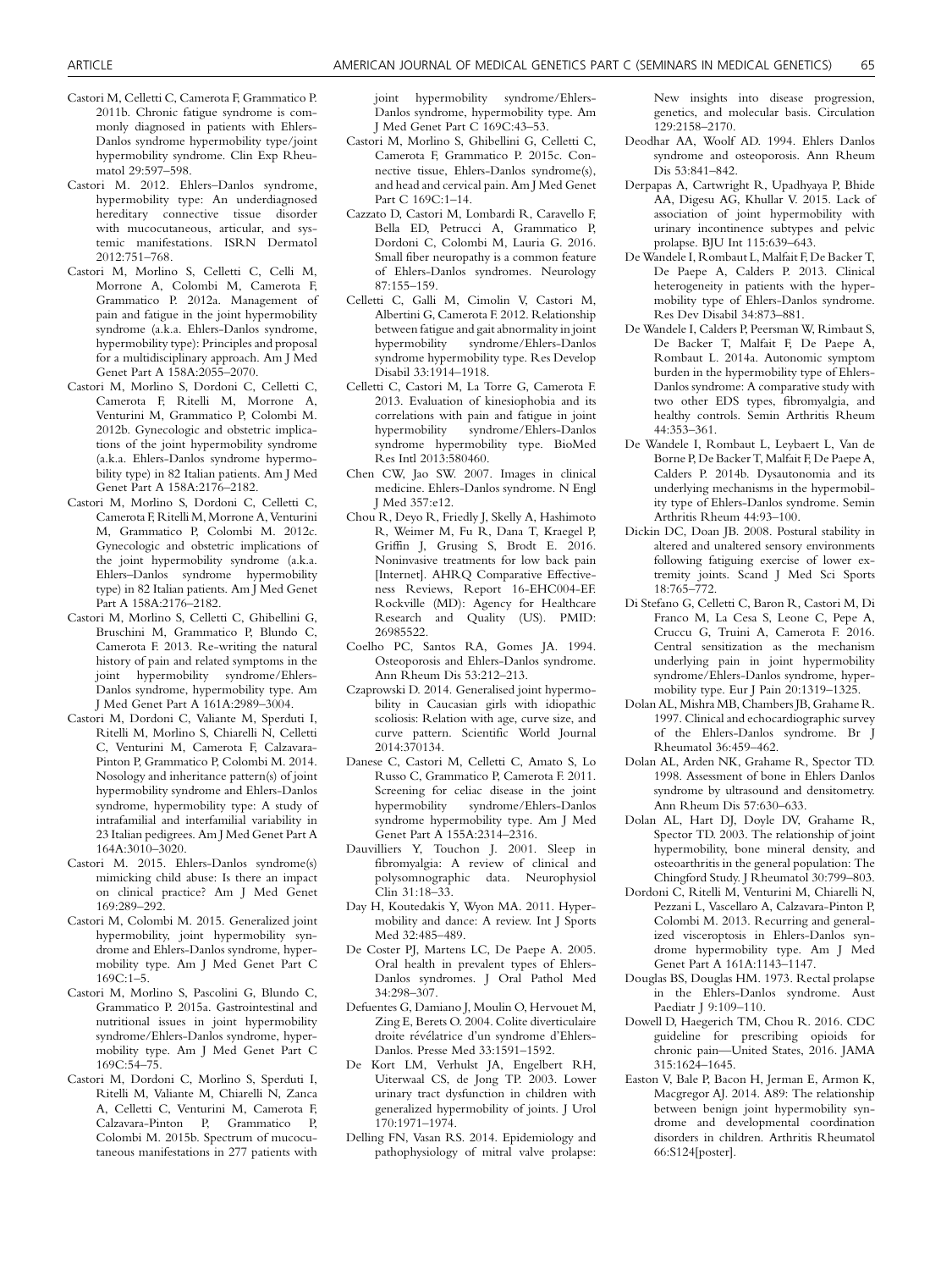- Eccles JA, Owens AP, Mathias CJ, Umeda S, Critchley HD. 2015. Neurovisceral phenotypes in the expression of psychiatric symptoms. Front Neurosci 9:4.
- Edmonds M, McGuire H, Price J. 2004. Exercise therapy for chronic fatigue syndrome. Cochrane Database Syst Rev 3:CD003200.
- el-Shahaly HA, el-Sherif AK. 1991. Is the benign joint hypermobility syndrome benign? Clin Rheumatol 10:302–307.
- Engelbert RH, Bank RA, Sakkers RJ, Helders PJ, Beemer FA, Uiterwaal CS. 2003. Pediatric generalized joint hypermobility with and without musculoskeletal complaints: A localized or systemic disorder? Pediatrics 111: e248–e254.
- Farmer AD, Fikree A, Aziz Q. 2014. Addressing the confounding role of joint hypermobility syndrome and gastrointestinal involvement in postural orthostatic tachycardia syndrome. Clin Auton Res 24:157–158.
- Feldman K, Smith WG. 2007. Idiopathic striae atrophicae of puberty. Can Med Assoc J 176:930–931.
- Fikree A, Grahame R, Aktar R, Farmer AD, Hakim AJ, Morris JK, Knowles CH, Aziz Q. 2015. A prospective evaluation of undiagnosed joint hypermobility syndrome in patients with gastrointestinal symptoms. Clin Gastroenterol Hepatol 27:569–579.
- Finnerup NB, Attal N, Haroutounian S, McNicol E, Baron R, Dworkin RH, Gilron I, Haanpää M, Hansson P, Jensen TS, Kamerman PR, Lund K, Moore A, Raja SN, Rice ASC, Rowbotham M, Sena M, Siddall P, Smith BH, Wallace M. 2015. Pharmacotherapy for neuropathic pain in adults: A systematic review and metaanalysis. Lancet Neurol 14:162–173.
- Flaherty EG, Perez-Rossello JM, Levine MA, Hennrikus WL, American Academy of Pediatrics Committee on Child Abuse and Neglect; Section on Radiology, American Academy of Pediatrics; Section on Endocrinology, American Academy of Pediatrics; Section on Orthopaedics, American Academy of Pediatrics; Society for Pediatric Radiology. 2014. Evaluating children with fractures for child physical abuse. Pediatrics 133:e477–e489.
- Fogel S. 2013. Surgical failures: Is it the surgeon or the patient? The all too often missed diagnosis of Ehlers-Danlos syndrome. Am Surg 79:608–613.
- Fossey M, Libman E, Bailes S, Blatzan M, Schondorf R, Ansel R, Fichten CS. 2004. Sleep quality and psychological adjustment in chronic fatigue syndrome. J Behav Med 27:581–605.
- Gamble JG, Mochizuki C, Rinsky LA. 1989. Trapeziometacarpal abnormalities in Ehlers-Danlos syndrome. J Hand Surg 14A:89–94.
- Gazit Y, Nahir AM, Grahame R, Jacob G. 2003. Dysautonomia in the joint hypermobility syndrome. Am J Med 115:33–40.
- Gedalia A, Press J, Buskila D. 1996. Diffuse musculoskeletal pain syndromes in pediatric practice. J Clin Rheumatol 2:325–330.
- Grahame R. 1989. How often, when and how does joint hypermobility lead to osteoarthritis. Br J Rheumatol 28:320.
- Grahame R, Bird HA, Child A. 2000. The revised (Brighton 1998) criteria for the diagnosis of

benign joint hypermobility syndrome (BJHS). J Rheumatol 27:1777–1779.

- Granata G, Padua L, Celletti C, Castori M, Saraceni VM, Camerota F. 2013. Entrapment neuropathies and polyneuropathies in joint hypermobility syndrome/Ehlers-Danlos syndrome. Clin Neurophysiol 124:1689–1694.
- Guilleminault C, Primeau M, Chiu H, Yuen KM, Leger D, Metlaine A. 2013. Sleepdisordered-breathing in Ehlers-Danlos syndrome (a genetic model of obstructive sleep apnea). Chest 144:1503–1511.
- Gulbahar S, Sahin E, Baydar M, Bircan C, Kizil R, Manisali M, Akalin E, Peker O. 2006. Hypermobility syndrome increases the risk for low bone mass. Clin Rheumatol 25: 511–514.
- Gürer G, Bozbas GT, Tuncer T, Unobol AI, Ucar UG, Memetoglu OI. 2016. Frequency of joint hypermobility in Turkish patients with knee osteoarthritis: A cross sectional multicenter study. Int J Rheum Dis July 27 [ePub ahead of print].
- Hagberg C, Berglund B, Korpe L, Andersson-Norinder J. 2004. Ehlers-Danlos Syndrome (EDS) focusing on oral symptoms: A questionnaire study. Orthod Craniofac Res 7:178–185.
- Hakim AJ, Grahame R. 2004. Non-musculoskeletal symptoms in joint hypermobility syndrome. Indirect evidence for autonomic dysfunction? Rheumatology (Oxford) 43:1194–1195.
- Hakim AJ, Cherkas LF, Grahame R, Spector TD, MacGregor AJ. 2004. The genetic epidemiology of joint hypermobility. A population study of female twins. Arthrit Rheumat 50:2640–2644.
- Hakim AJ, Grahame R, Norris P, Hopper C. 2005. Local anaesthetic failure in joint hypermobility syndrome. J Royal Society Med 98:84–85.
- Hakim AJ, Sahota A. 2006. Joint hypermobility and skin elasticity: The hereditary disorders of connective tissue. Clin Dermatol 24: 521–533.
- Hallock JL, Handa VL. 2016. The epidemiology of pelvic floor disorders and childbirth: An update. Obstet Gynecol Clin North Am 43:1–13.
- Hamonet C, Gompel A, Mazaltarine G, Brock I, Baeza-Velasco C, Zeitoun JD, Bienvenu B. 2015. Ehlers-Danlos syndrome or disease? J Syndrome 2:5.
- Harrison B, Sanniec K, Janis JE. 2016. Collagenopathies-implications for abdominal wall reconstruction: A systematic review. Plast Reconstr Surg Glob Open 24:e1036.
- Health Quality Ontario. 2015. Positional magnetic resonance imaging for people with Ehlers-Danlos syndrome or suspected craniovertebral or cervical spine abnormalities: An evidence-based analysis. Ont Health Technol Assess Ser 15:1–24.
- Hermanns-Lê T, Reginster MA, Piérard-Franchimont C, Delvenne P, Piérard GE, Manicourt D. 2012. Dermal ultrastructure in low Beighton score members of 17 families with hypermobile-type Ehlers-Danlos syndrome. J Biomed Biotechnol 2012:878107.
- Hershenfeld SA, Wasim S, McNiven V, Parikh M, Majewski P, Faghfoury H, So J. 2016. Psychiatric disorders in Ehlers-Danlos

syndrome are frequent, diverse and strongly associated with pain. Rheumatol Int 36: 341–348.

- Herzka A, Sponseller PD, Pyeritz RE. 2000. Atlantoaxial rotatory subluxation in patients with Marfan syndrome. A report of three cases. Spine 25:524–526.
- Hugon-Rodin J, Lebegue G, Becourt S, Hamonet C, Gompel A. 2016. Gynecologic symptoms and the influence on reproductive life in 386 women with hypermobility type of Ehlers-Danlos syndrome: A cohort study. Orphan J Rare Dis 11:124.
- Hunter A, Morgan AW, Bird HA. 1998. A survey of Ehlers-Danlos syndrome: Hearing, voice, speech and swallowing difficulties. Is there an underlying relationship? Br J Rheumatol 37:803–804.
- Hurst BS, Lange SS, Kullstam SM, Usadi RS, Matthews ML, Marshburn PB, Templin MA, Merriam KS. 2014. Obstetric and gynecologic challenges in women with Ehlers-Danlos syndrome. Obstet Gynecol 123:506–513.
- Jacks SK, Zirwas MJ. 2016. Abnormal wound healing related to high-dose systemic corticosteroid therapy in a patient with Ehlers-Danlos syndrome benign hypermobility type. Cutis 98:E20–E23.
- Jacome DE. 1999. Headache in Ehlers-Danlos syndrome. Cephalalgia 19:791–796.
- Jonsson H, Valtysdottir ST. 1995. Hypermobility features in patients with hand osteoarthritis. Osteoarthritis Cartilage 3:1–5.
- Johannessen EC, Reiten HS, Løvaas H, Maeland S, Juul-Kristensen B. 2016. Shoulder dysfunction, pain and health related quality of life in adults with joint hypermobility syndrome/ Ehlers-Danlos syndrome-hypermobility type. Disabil Rehabil 38:1382–1390.
- Kajbafzadeh AM, Sharifi-Rad L, Seyedian SS, Mozafarpour S, Paydary K. 2014. Generalized joint hypermobility and voiding dysfunction in children: Is there any relationship? Eur J Pediatr 173:197–201.
- Kanjwal K, Saeed B, Karabin, Kanjwal Y, Grubb BP. 2010. Comparative clinical profile of postural orthostatic tachycardia patients with and without joint hypermobility syndrome. Indian Pacing Electrophysiol J 10:173–178.
- Kapferer-Seebacher I, Pepin M, Werner R, Aitman TJ, Nordgren A, Stoiber H, Thielens N, Gaboriaud C, Amberger A, Schossig A, Gruber R, Giunta C, Bamshad M, Björck E, Chen C, Chitayat D, Dorschner M, Schmitt-Egenolf M, Hale CJ, Hanna D, Hennies HC, Heiss-Kisielewsky I, Lindstrand A, Lundberg P, Mitchell AL, Nickerson DA, Reinstein E, Rohrbach M, Romani N, Schmuth M, Silver R, Taylan F, Vandersteen A, Vandrovcova J, Weerakkody R, Yang M, Pope FM; Molecular Basis of Periodontal EDS Consortium. 2016. Periodontal Ehlers–Danlos syndrome is caused by mutations in C1R and C1S, which encode subcomponents C1r and C1a of complement. Am J Hum Genet 99:1005–1014.
- Kim HJ, Yeom JS, Lee DB, Kang KT, Chang BS, Lee CK. 2013. Association of benign joint hypermobility with spinal segment motion and its implication in active young males. Spine 38:e1013–e1019.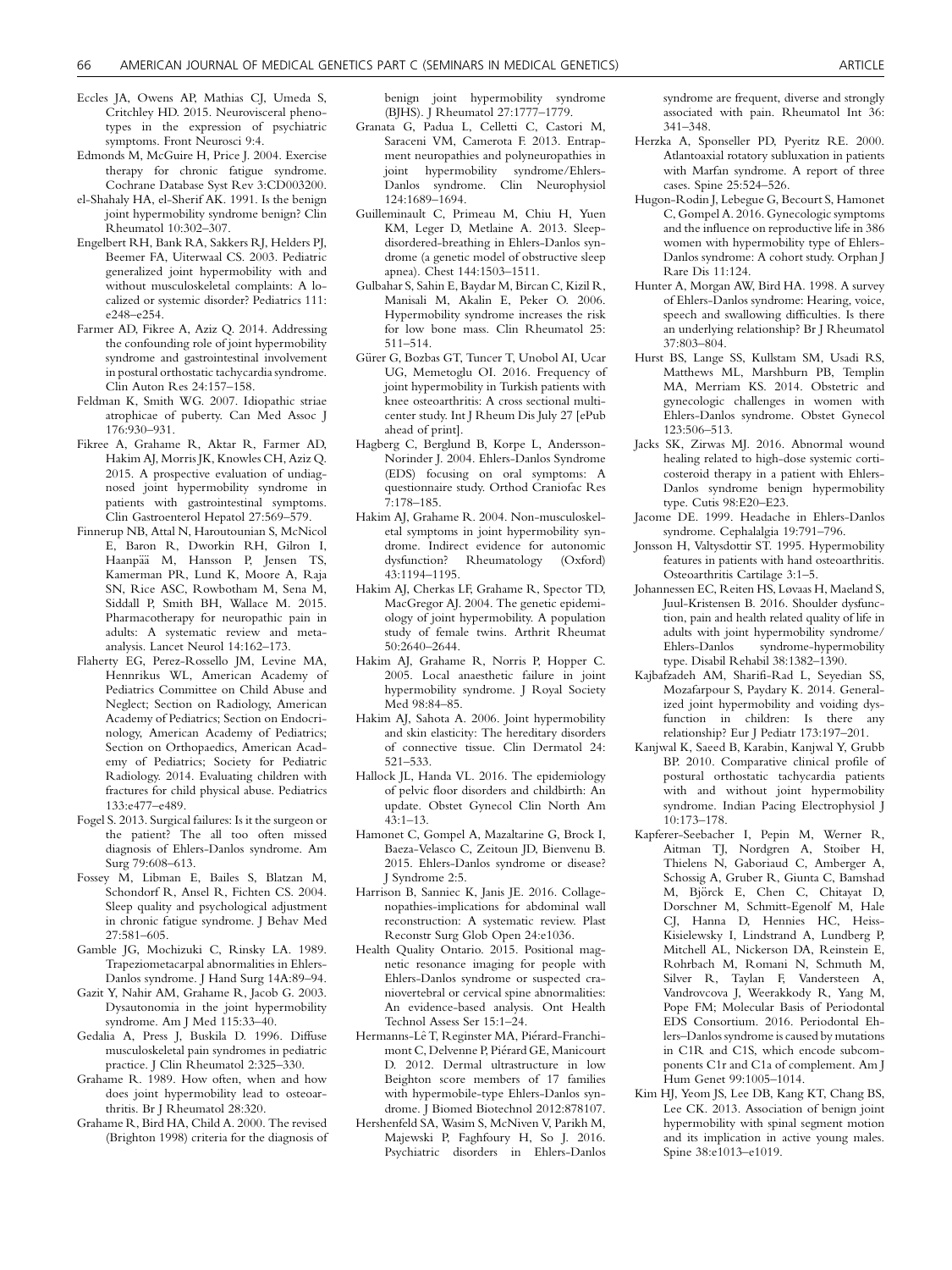- Kirby A, Davies R, Bryant A. 2005. Hypermobility syndrome and developmental coordination disorder: Similarities and features. Int J Ther Rehabil 12:431–436.
- Kirk JA, Ansell BM, Bywaters EGL. 1967. The hypermobility syndrome. Musculoskeletal complaints associated with generalized joint hypermobility. Ann Rheum Dis 26:419–425.
- Kizilbash SJ, Ahrens SP, Bruce BK, Chelimsky G, Driscoll SW, Harbeck-Weber C, Lloyd RM, Mack KJ, Nelson DE, Ninis N, Pianosi PT, Stewart JM, Weiss KE, Fischer PR. 2014. Adolescent fatigue, POTS, and recovery: A guide for clinicians. Curr Probl Pediatr Adolesc Health Care 44:108–133.
- Klemp P. 1997. Hypermobility. Ann Rheum Dis 56:573–575.
- Knoepp LR, McDermott KC, Munoz A, Blomquist JL, Handa VL. 2013. Joint hypermobility, obstetrical outcomes, and pelvic floor disorders. Int Urogynecol 24:735–740.
- Konopinski M, Graham I, Johnson MI, Jones G. 2015. The effect of hypermobility on the incidence of injury in professional football: A multi-site cohort study. Phys Ther Sport 21:7–13.
- Kovacic K, Chelimsky TC, Sood MR, Simpson P, Nugent M, Chelimsky G. 2014. Joint hypermobility: A common association with complex functional gastrointestinal disorders. J Pediatr 165:973–978.
- Kozanoglu E, Coskun Benlidayi I, Eker Akilli R, Tasal A. 2016. Is there any link between joint hypermobility and mitral valve prolapse in patients with fibromyalgia syndrome? Clin Rheumatol 35:1041–1044.
- Lammers K, Lince SL, Spath MA, van Kempen LC, Hendriks JC, Vierhout ME, Kluivers KB. 2012. Pelvic organ prolapse and collagen-associated disorders. Int Urogynecol J 23:313–319.
- Laszkowska M, Roy A, Lebwohl B, Green PH, Sundelin HE, Ludvigsson JF. 2016. Nationwide population-based cohort study of celiac disease and risk of Ehlers-Danlos syndrome and joint hypermobility syndrome. Dig Liver Dis 48:1030–1034.
- Lind J, Wallenburg HC. 2002. Pregnancy and the Ehlers-Danlos syndrome: A retrospective study in a Dutch population. Acta Obstet Gynecol Scand 81:293–300.
- Liu FC, Fuh JL, Wang YF, Wang SJ. 2011. Connective tissue disorders in patients with spontaneous intracranial hypotension. Cephalalgia 31:691–695.
- Lumley MA, Jordan M, Rubenstein R, Tsipouras P, Evans MI. 1994. Psychosocial functioning in the Ehlers-Danlos syndrome. Am J Med Genet 53:149–152.
- Lyons JJ, Sun G, Stone KD, Nelson C, Wisch L, O'Brien M, Jones N, Lindsley A, Komarow HD, Bai Y, Scott LM, Cantave D, Maric I, Abonia JP, Rothenberg ME, Schwartz LB, Milner ID, Wilson TM, 2014. Mendelian inheritance of elevated serum tryptase associated with atopy and connective tissue abnormalities. J Allergy Clin Immunol 133:1471–1474.
- Lyons JJ, Yu X, Hughes JD, Le QT, Jamil A, Bai Y, Ho N, Zhao M, Liu Y, O'Connell MP, Trivedi NN, Nelson C, DiMaggio T, Jones N, Matthews H, Lewis KL, Oler AJ, Carlson RJ, Arkwright PD, Hong C, Agama S,

Wilson TM, Tucker S, Zhang Y, McElwee JJ, Pao M, Glover SC, Rothenberg ME, Hohman RJ, Stone KD, Caughey GH, Heller T, Metcalfe DD, Biesecker LG, Schwartz LB, Milner JD. 2016. Elevated basal serum tryptase identifies a multisystem disorder associated with increased TPSAB1 copy number. Nat Genet 48:1564–1569.

- Machet L, Huttenberger B, Georgesco G, Dore C, Jamet F, Bonnin-Goga B, Giraudea B, Maruani A, Laure B, Vaillant L. 2010. Absence of inferior labial and lingual frenula in Ehlers-Danlos syndrome: A minor diagnostic criterion in French patients. Am J Clin Dermatol 11:269–273.
- Maeland S, Assmus J, Berglund B. 2011. Subjective health complaints in individuals with Ehlers-Danlos syndrome: A questionnaire study. Int J Nurs Stud 48:720–724.
- Mallorqui-Bagué N, Bulbena A, Roé-Vellvé N, Hoekzema E, Carmona S, Barba-Müller E, Fauquet J, Pailhez G, Vilarroya O. 2015. Emotion processing in joint hypermobility: A potential link to the neural bases of anxiety and related somatic symptoms in collagen anomalies. Eur Psychiatry 30:454–458.
- Mandelbaum DE, de la Monte SM. 2017. Adverse structural and functional effects of marijuana on the brain: Evidence reviewed. Pediatr Neurol 66:12–20.
- Manning J, Korda A, Benness C, Solomon M. 2003. The association of obstructive defecation, lower urinary tract dysfunction and the benign joint hypermobility syndrome: A case-control study. Int Urogynecol J Pelvic Floor Dysfunct 14:128–132.
- Mastoroudes H, Giarenis I, Cardozo L, Srikrishna S, Vella M, Robinson D, Kazkaz H, Grahame R. 2013a. Lower urinary tract symptoms in women with benign joint hypermobility syndrome: A case-control study. Int Urogynecol 24:1553–1558.
- Mastoroudes H, Giarenis I, Cardozo L, Srikrishna S, Vella M, Robinson D, Kazkaz H, Grahame R. 2013b. Prolapse and sexual function in women with benign joint hypermobility syndrome. BJOG 120:187–192.
- Mathias CJ, Low DA, Iodice V, Owens AP, Kirbis M, Grahame R. 2011. Postural tachycardia syndrome-current experience and concepts. Nat Rev Neurol 8:22–34.
- Mazziotti G, Dordoni C, Doga M, Galderisi F, Venturini M, Calzavara-Pinton P, Maroldi R, Giustina A, Colombi M. 2016. High prevalence of radiologic vertebral fractures in adult patients with Ehlers-Danlos syndrome. Bone 18:88–92.
- McDonnell NB, Gorman BL, Mandel KW, Schurman SH, Assanah-Carroll A, Mayer SA, Najjar SS, Francomano CA. 2006. Echocardiographic findings in classical and hypermobile Ehlers-Danlos syndromes. Am J Med Genet Part A 140A:129–136.
- McIntosh LJ, Mallett VT, Frahm JD, Richardson DA, Evans MI. 1995. Gynecologic disorders in women with Ehlers-Danlos syndrome. J Soc Gynecol Investig 2:559–564.
- McIntosh LJ, Stanitski DF, Mallett VT, Frahm JD, Richardson DA, Evans MI. 1996. Ehlers-Danlos syndrome: Relationship between joint hypermobility, urinary incontinence, and pelvic floor prolapse. Gynecol Obstet Invest 41:135–139.
- Meeus M, Nijs J, Merleir KD. 2007. Chronic musculoskeletal pain in patients with chronic fatigue syndrome: A systematic review. Eur J Pain 11:377–386.
- Merke DP, Chen W, Morissette R, Xu Z, Van Ryzin C, Sachdev V, Hannoush H, Shanbhag SM, Acevedo AT, Nishitani M, Arai AE, McDonnell NB. 2013. Tenascin-X haploinsufficiency associated with Ehlers-Danlos syndrome in patients with congenital adrenal hyperplasia. Eur J Med Genet 54:112–117.
- Milhorat TH, Bolognese PA, Nishikawa M, McDonnell NB, Francomano CA. 2007. Syndrome of occipitoatlantoaxial hypermobility, cranial settling, and Chiari malformation type I in patients with hereditary disorders of connective tissue. J Neurosurg Spine 7:601–609.
- Morissette R, Chen W, Perritt AF, Dreiling JL, Arai AE, Sachdev V, Hannoush H, Mallappa A, Xu Z, McDonnell NB, Quezado M, Merke DP. 2015. Broadening the spectrum of Ehlers Danlos syndrome in patients with congenital adrenal hyperplasia. J Clin Endocrinol Metab 100:E1143–E1152.
- Morris SL, O'Sullivan PB, Murray KJ, Baer N, Hands B, Smith AJ. 2016. Hypermobility and musculoskeletal pain in adolecents. J Pediatr 16:31044–31047.
- Mulvey MR, Macfarlane GJ, Beasley M, Symmons DP, Lovell K, Keeley P, Woby S, McBeth J. 2013. Modest association of joint hypermobility with disabling and limiting musculoskeletal pain: Results from a largescale general population-based survey. Arthritis Care Res (Hoboken) 65:1325–1333.
- Murray B, Yashar BM, Uhlmann WR, Clauw DJ, Petty EM. 2013. Ehlers-Danlos syndrome, hypermobility type: A characterization of the patients' lived experience. Am J Med Genet Part A 161A:2981–2988.
- Murray KJ, Woo P. 2001. Benign joint hypermobility in childhood. Rheumatology 40:489–491.
- Narcisi P, Richards AJ, Ferguson SD, Pope FM. 1994. A family with Ehlers-Danlos syndrome type III/articular hypermobility syndrome has a glycine 637 to serine substitution in type III collagen. Hum Mol Genet 3:1617–1620.
- National Guideline Clearinghouse (NGC). 2013. Guideline summary: Assessment and management of chronic pain. In: National Guideline Clearinghouse (NGC) [Web site]. Rockville (MD): Agency for Healthcare Research and Quality (AHRQ). [cited 2017 Jan 21]. Available: [https://www.](https://www.guideline.gov) [guideline.gov](https://www.guideline.gov)
- Nazem M, Mottaghi P, Hoseini A, Khodadadi H. 2013. Benign joint hypermobility syndrome among children with inguinal hernia. J Res Med Sci 18:904–905.
- Nef W, Gerber NJ. 1998. Hypermobility syndrome. When too much activity causes pain. Schweiz Med Wochenschr 128:302–310.
- Neilson D, Martin VT. 2014. Joint hypermobility and headache: Understanding the glue that binds the two together—Part 1. Headache 54:1393–1402.
- Nelson AD, Mouchli MA, Valentin N, Deyle D, Pichurin P, Acosta A, Camilleri M. 2015. Ehlers Danlos syndrome and gastrointestinal manifestations: A 20-year experience at Mayo Clinic. Neurogastroenterol Motil 27:1657–1666.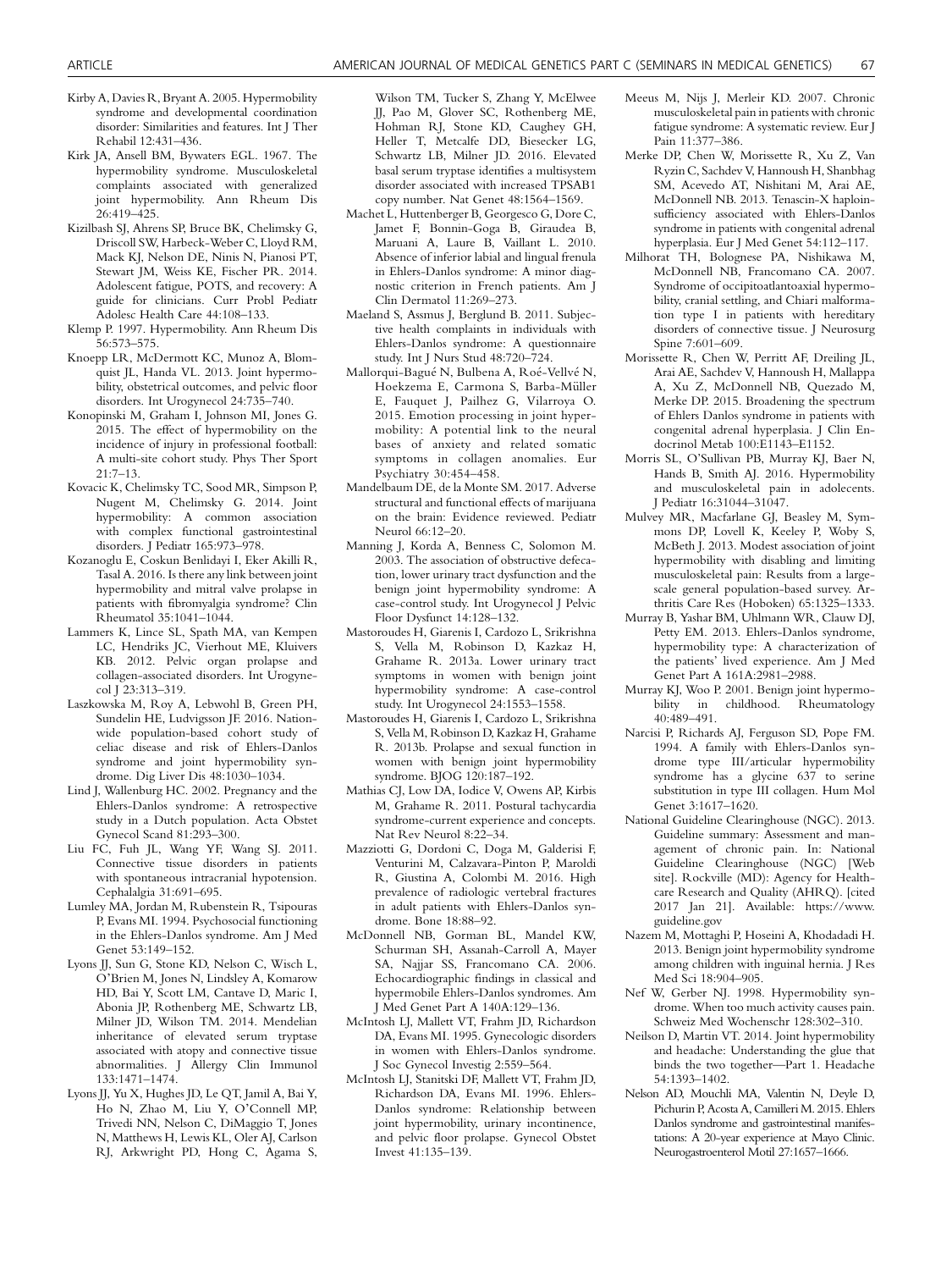- Nijs J, Meeus M, De Meirleir K. 2006. Chronic musculoskeletal pain in chronic fatigue syndrome: Recent developments and therapeutic implications. Manl Ther 11:187–191.
- Norton PA, Baker JE, Sharp HC, Warenski JC. 1995. Genitourinary prolapse and joint hypermobility in women. Obstet Gynecol 85:225–228.
- Nosouhian S, Haghighat A, Mohammadi I, Shadmehr E, Davoudi A, Badrian H. 2015. Temporomandibular joint hypermobility manifestation based on clinical observations. J Intl Oral Health 7:1–4.
- Ofluoglu D, Gunduz OH, Kul-Panza E, Guven Z. 2006. Hypermobility in women with fibromyalgia syndrome. Clin Rheuamtol 25: 291–293.
- Owens J. 2014. Insufficient sleep in adolescents and young adults: An update on causes and consequences. Pediatr 134:e921.
- Pacey V, Tofts L, Adams RD, Munns CF, Nicholson LL. 2013. Exercise in children with joint hypermobility syndrome and knee pain: A randomized controlled trial comparing exercise into hypermobile versus neutral knee extension. Pediatr Rheumatol Online 11:30.
- Pacey V, Adams RD, Tofts L, Munns CF, Nicholson LL. 2015a. Joint hypermobility syndrome subclassification in paediatrics: A factor analytic approach. Arch Dis Child 100:8–13.
- Pacey V, Tofts L, Adams RD, Munns CF, Nicholson LL. 2015b. Quality of life prediction in children with joint hypermobility syndrome. J Paediatr Child Health 51:689–695.
- Palmer S, Bailey S, Barker L, Barney L, Elliot A. 2014. The effectiveness of therapeutic exercise for joint hypermobility syndrome: A systematic review. Physiotherapy 100: 220–227.
- Plackett TP, Kwon E, Gagliano RA Jr., Oh RC. 2014. Ehlers-Danlos syndromehypermobility type and hemorrhoids. Case Rep Surg 2014:171–180.
- Puledda F, Vigano A, Celletti C, Petolicchio B, Toscano M, Vicenzini E, Castori M, Laudani G, Valente D, Camerota F, Di Piero V. 2015. A study of migraine characteristics in joint hypermobility syndrome a.k.a. Ehlers-Danlos syndrome, hypermobility type. Neurol Sci 36:1417–1424.
- Quatman CE, Ford KR, Myer GD, Paterno MV, Hewett TE. 2008. The effects of gender and pubertal status on generalized joint laxity in young athletes. J Sci Med Sport 11:257–263.
- Rahman N, Dunstan M, Teare MD, Hanks S, Douglas J, Coleman K, Bottomly WE, Campbell M, Berglund B, Nordenskjöld M, Forssell B, Burrows N, Lunt P, Young I, Williams N, Bignell GR, Futreal A, Pope FM. 2003. Ehlers-Danlos syndrome with severe early-onset periodontal disease (EDS-VIII) is a distinct, heterogeneous disorder with one predisposition gene at chromosome 12p13. Am J Hum Genet 73:198–203.
- Reinstein E, Pimentel M, Pariani M, Nemec S, Sokol T, Rimoin DL. 2012. Visceroptosis of the bowel in the hypermobility type of Ehlers-Danlos syndrome: Presentation of a rare manifestation and review of the literature. Eur J Med Genet 55:548–551.
- Reinstein E, Pariani M, Bannykh S, Rimoin DL, Schievink WI. 2013. Connective tissue spectrum abnormalities associated with spontaneous cerebrospinal fluid leaks: A prospective study. Eur J Hum Genet 21:386–390.
- Rodrigues VJ, Elsayed S, Loeys BL, Dietz HC, Yousem DM. 2009. Neuroradiologic manifestations of Loeys-Dietz syndrome type 1. AJNR Am J Neuroradiol 30:1614–1619.
- Rombaut L, Malfait F, Cools A, De Paepe A, Calders P. 2010. Musculoskeletal complaints, physical activity and health-related quality of life among patients with the Ehlers-Danlos syndrome hypermobility type. Disabil Rehabil 32:1339–1345.
- Rombaut L, Malfait F, De Paepe A, Rombaut S, Verbruggen G, De Wandele I, Calders P. 2011a. Impairment and impact of pain in female patients with Ehlers-Danlos syndrome: A comparative study with fibromyalgia and rheumatoid arthritis. Arthritis Rheum 63:1979–1987.
- Rombaut L, Malfait F, De Wandele I, Cools A, Thijs Y, De Paepe A, Calders P. 2011b. Medication, surgery, and physiotherapy among patients with the hypermobility type of Ehlers-Danlos syndrome. Arch Phys Med Rehabil 92:1106–1112.
- Rombaut L, Malfait F, De Wandele I, Taes Y, Thijs Y, De Paepe A, Calders P. 2012. Muscle mass, muscle strength, functional performance, and physical impairment in women with the hypermobility type of Ehlers-Danlos syndrome. Arthritis Care Res (Hoboken) 64:1584–1592.
- Rombaut L, Scheper M, De Wandele I, De Vries J, Meeus M, Malfait F, Englebert R, Calders P. 2015. Chronic pain in patients with the hypermobility type of Ehlers-Danlos syndrome: Evidence for hyperalgesia. Clin Rheumatol 34:1121–1129.
- Rowe PC, Barron DF, Calkins H, Maumenee IH, Tong PY, Geraghty MT. 1999. Orthostatic intolerance and chronic fatigue syndrome associated with Ehlers-Danlos syndrome. J Pediatr 135:494–499.
- Rozen TD, Roth JM, Denenberg N. 2006. Cervical spine hypermobility as a predisposing factor for the development of new daily persistent headache. Headache 45:828–829.
- Sacheti A, Szemere J, Bernstein B, Tafas T, Schechter N, Tsipouras P. 1997. Chronic pain is a manifestation of the Ehlers-Danlos syndrome. J Pain Symptom Manage 14: 88–93.
- Sardeli C, Axelsen SM, Bek KM. 2005. Use of porcine small intestinal submucosa in the surgical treatment of recurrent rectocele in a patient with Ehlers-Danlos syndrome type III. Int Urogynecol J Pelvic Floor Dysfunct 16:504–505.
- Scheper MC, de Vries JE, de Vos R, Verbunt J, Nollet F, Engelbert RHH. 2013. Generalized joint hypermobility in professional dancers: A sign of talent or vulnerability? Rheumatol 52:651–665.
- Scheper MC, de Vries JE, Verbunt J, Engelbert RH. 2015. Chronic pain in hypermobility syndrome and Ehlers-Danlos syndrome (hypermobility type): It is a challenge. J Pain Res 20:591–601.
- Scheper MC, Pacey V, Rombaut L, Adams RD, Tofts L, Calders P, Nicholson LL, Engelbert

RH. 2016a. Generalized hyperalgesia in children and adults diagnosed with hypermobility syndrome and Ehlers-Danlos syndrome hypermobility type: A discriminative analysis. Arthritis Care Res Aug 2 [Epub ahead of print].

- Scheper MC, Juul-Kristensen B, Rombaut L, Rameckers EZ, Verbunt J, Engelbert RH. 2016b. Disability in adolescents and adults diagnosed with hypermobility-related disorders: A meta-analysis. Arch Phys Med Rehab 97:2174–2187.
- Scott D, Bird H, Wright V. 1979. Joint laxity leading to osteoarthritis. Rheumatol Rehabil 18:167–169.
- Shultz SJ, Wideman L, Montgomery MM, Beasley KN, Nindl BC. 2012. Changes in serum collagen markers, IGF-I, and knee joint laxity across the menstrual cycle. J Orthop Res 30:1405–1412.
- Simmonds JV, Keer RJ. 2007. Hypermobility and the hypermobility syndrome. Man Ther 12:298–309.
- Sinibaldi L, Ursini G, Castori M. 2015. Psychopathological manifestations of joint hypermobility and joint hypermobility syndrome/Ehlers-Danlos syndrome, hypermobility type: The link between connective tissue and psychological distress revised. Am J Med Genet C Semin Med Genet 169C:97–106.
- Sipilä K, Suominen AL, Alanen P, Heliövaara M, Tittanen P, Könönen M, 2011. Association of clinical findings of temporomandibular disorders (TMD) with self-reported musculoskeletal pains. Eur J Pain 15:1061–1067.
- Skinner HB, Wyatt MP, Stone ML, Hodgdon JA, Barrack RL. 1986. Exercise-related knee joint laxity. Am J Sport Med 14:30–34.
- Sleep Working Group and Committee on Adolescence, and Council on School Health. 2014. American Academy of Pediatrics Policy Statement: School start times for adolescents. Pediatrics 134:642–649.
- Smith MT, Edwards RR, McCann UD, Haythornwaite JA. 2007. The effects of sleep deprivation on pain inhibition and spontaneous pain in women. Sleep 30:494–505.
- Sorokin Y, Johnson MP, Rogowski N, Richardson DA, Evans MI. 1994. Obstetric and gynecologic dysfunction in the Ehlers-Danlos syndrome. J Reprod Med 39:281–284.
- Sparto PJ, Parnianpour M, Reinsel TE, Simon S. 1997. The effect of fatigue on multijoint kinematics, coordination, and postural stability during a repetitive lifting test. J Orthopaedic Sport Phys Therap 25:3–12.
- Stanitski DF, Nadjarian R, Stanitski CL, Bawle E, Tsipouras P. 2000. Orthopaedic manifestations of Ehlers-Danlos syndrome. Clin Orthop Relat Res 376:213–221.
- Steinmann B, Royce PM, Superti-Furga A. 2002. The Ehlers-Danlos syndrome. In: Royce PM, Steinmann B, editors. Connective tissue and its heritable disorders, 2nd edition. New York (US): Wiley-Liss. pp 431–524.
- Stern CM, Pepin MI, Stoler JM, Kramer DE, Spencer SA, Stein CJ. 2016. Musculoskeletal conditions in a pediatric population with Ehlers-Danlos syndrome. J Pediatr 3476: 31212–31214.
- Sundelin HE, Stephansson O, Johansson K, Ludvigsson JE. 2017. Pregnancy outcome in joint hypermobility syndrome and